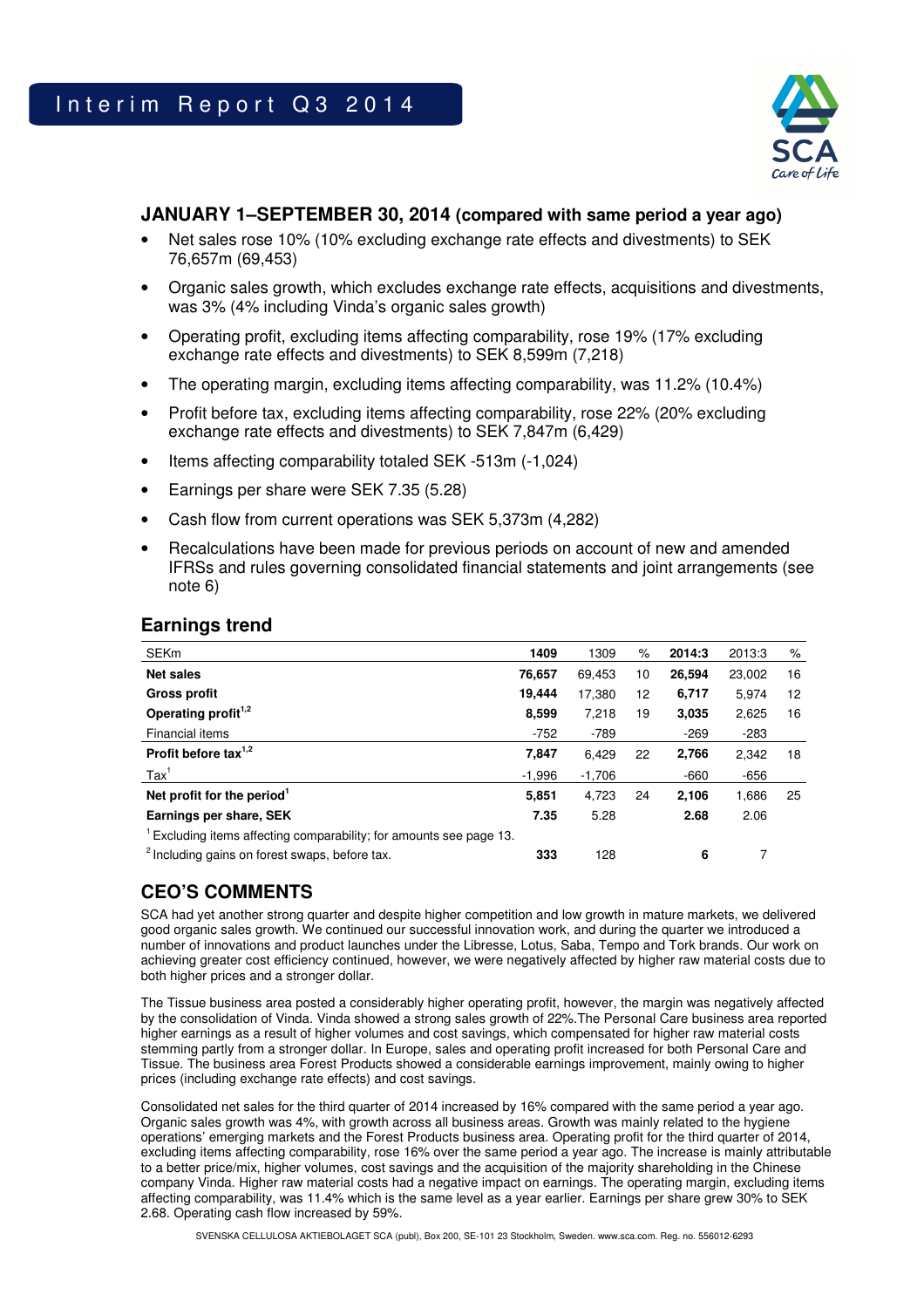



# **EARNINGS TREND FOR THE GROUP**

| <b>SEKm</b>                                                                                                                    | 1409      | 1309      | $\%$ | 2014:3    | 2013:3    | %                 |
|--------------------------------------------------------------------------------------------------------------------------------|-----------|-----------|------|-----------|-----------|-------------------|
| <b>Net sales</b>                                                                                                               | 76,657    | 69,453    | 10   | 26,594    | 23,002    | 16                |
| Cost of goods sold                                                                                                             | $-57,213$ | $-52,073$ |      | $-19.877$ | $-17,028$ |                   |
| <b>Gross profit</b>                                                                                                            | 19,444    | 17.380    | 12   | 6,717     | 5,974     | $12 \overline{ }$ |
| Sales, general and administration                                                                                              | $-10,845$ | $-10,162$ |      | $-3,682$  | $-3,349$  |                   |
| Operating profit <sup>1,2</sup>                                                                                                | 8,599     | 7,218     | 19   | 3,035     | 2,625     | 16                |
| <b>Financial items</b>                                                                                                         | $-752$    | $-789$    |      | $-269$    | $-283$    |                   |
| Profit before tax <sup>1,2</sup>                                                                                               | 7,847     | 6,429     | 22   | 2,766     | 2,342     | 18                |
| $\text{Tax}^1$                                                                                                                 | $-1,996$  | $-1,706$  |      | $-660$    | $-656$    |                   |
| Net profit for the period <sup>1</sup>                                                                                         | 5,851     | 4,723     | 24   | 2,106     | 1,686     | 25                |
| Excluding items affecting comparability; for amounts see page 13.<br><sup>2</sup> Including gains on forest swaps, before tax. | 333       | 128       |      | 6         | 7         |                   |
| Earnings per share, SEK owners of the parent company                                                                           |           |           |      |           |           |                   |
| - after dilution effects                                                                                                       | 7.35      | 5.28      |      | 2.68      | 2.06      |                   |
| Margins (%)                                                                                                                    |           |           |      |           |           |                   |
| Gross margin                                                                                                                   | 25.4      | 25.0      |      | 25.3      | 26.0      |                   |
| Operating margin <sup>1,2</sup>                                                                                                | 11.2      | 10.4      |      | 11.4      | 11.4      |                   |
| Financial net margin                                                                                                           | $-1.0$    | $-1.1$    |      | $-1.0$    | $-1.2$    |                   |
| Profit margin $1,2$                                                                                                            | 10.2      | 9.3       |      | 10.4      | 10.2      |                   |
| $\text{Tax}^1$                                                                                                                 | $-2.6$    | $-2.5$    |      | $-2.5$    | $-2.9$    |                   |
| Net margin <sup>1</sup>                                                                                                        | 7.6       | 6.8       |      | 7.9       | 7.3       |                   |
| Excluding items affecting comparability; for amounts see page 13.<br><sup>2</sup> Including gains on forest swaps, before tax. | 333       | 128       |      | 6         | 7         |                   |

# **OPERATING PROFIT PER BUSINESS AREA**

| <b>SEKm</b>                                                                                                                    | 1409   | 1309   | %    | 2014:3 | 2013:3 | %   |
|--------------------------------------------------------------------------------------------------------------------------------|--------|--------|------|--------|--------|-----|
| Personal Care                                                                                                                  | 2.596  | 2.660  | $-2$ | 897    | 880    | - 2 |
| Tissue                                                                                                                         | 4.785  | 4.123  | 16   | 1.740  | .524   | 14  |
| Forest Products <sup>2</sup>                                                                                                   | 1.822  | 927    | 97   | 613    | 420    | -46 |
| Other                                                                                                                          | $-604$ | $-492$ |      | $-215$ | $-199$ |     |
| Total $1,2$                                                                                                                    | 8.599  | 7.218  | 19   | 3.035  | 2,625  | 16  |
| Excluding items affecting comparability; for amounts see page 13.<br><sup>2</sup> Including gains on forest swaps, before tax. | 333    | 128    |      | 6      |        |     |

# **OPERATING CASH FLOW PER BUSINESS AREA**

| <b>SEKm</b>            | 1409   | 1309   | %     | 2014:3 | 2013:3 | %   |
|------------------------|--------|--------|-------|--------|--------|-----|
| <b>Personal Care</b>   | 2,297  | 2,575  | $-11$ | 1.179  | 1,252  | -6  |
| Tissue                 | 5,051  | 3,837  | 32    | 2,559  | 1,718  | 49  |
| <b>Forest Products</b> | 845    | 593    | 42    | 550    | 176    | 213 |
| Other                  | $-686$ | $-917$ |       | $-273$ | $-622$ |     |
| Total                  | 7,507  | 6,088  | 23    | 4,015  | 2,524  | 59  |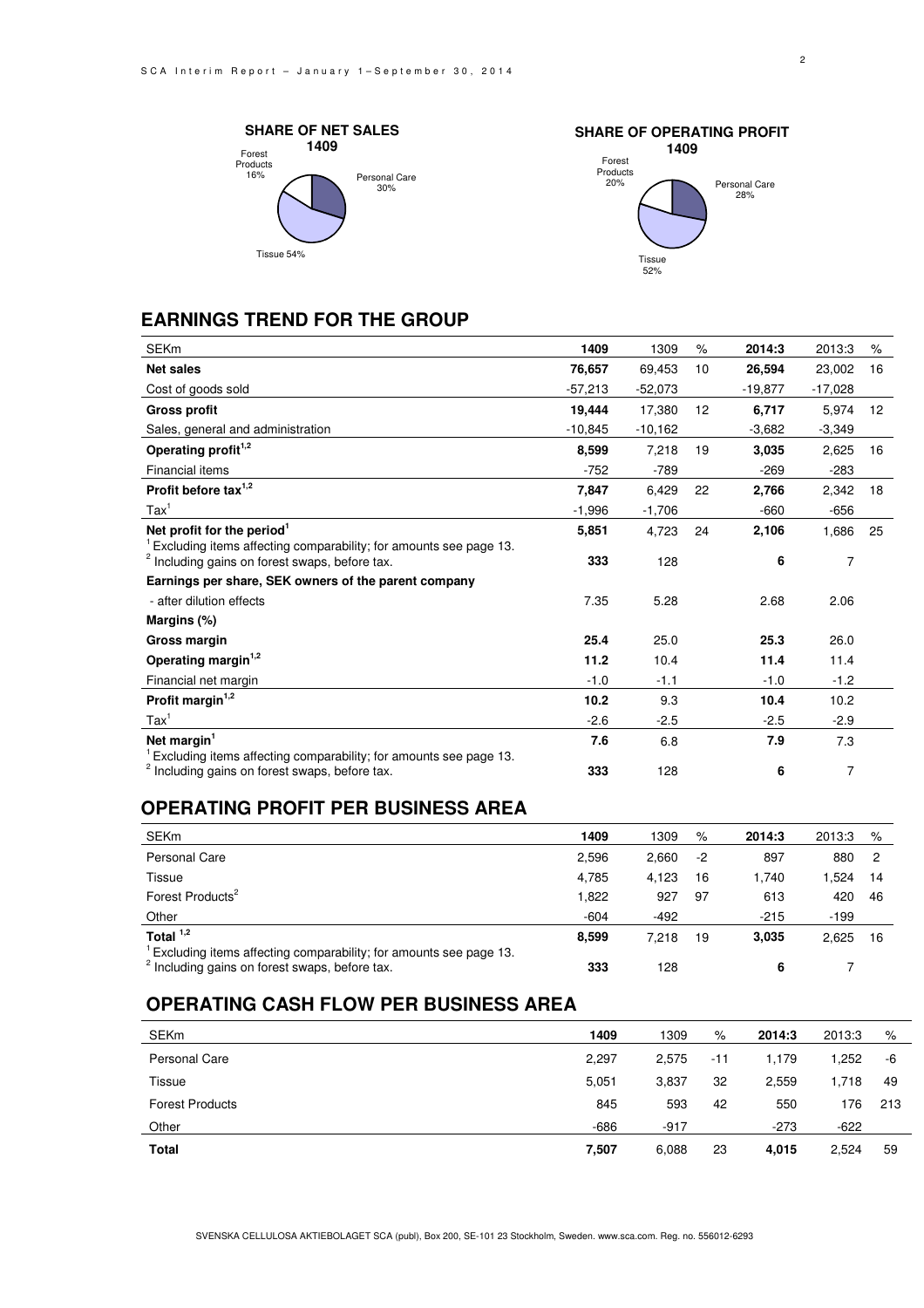**Net sales**

0 500 1,000 1,500 2,000  $2.500$ 3,000 3,500

2013:3

**Profit before tax**



# **GROUP**

## **MARKET/EXTERNAL ENVIRONMENT**

The first nine months of 2014 were characterized by weak growth in the global economy. The global market for hygiene products was affected by greater competition and low growth in mature markets. Growth in emerging markets was favorable.

Growth was stable in the European and North American markets for incontinence products during the first nine months of 2014 compared with the same period a year ago. Growth in institutions and the home care sector was low and was negatively affected by cost-cutting programs in many countries which resulted in changes in reimbursement systems. The retail market for incontinence products showed continued good growth. In emerging markets, demand rose for incontinence products. The market for incontinence products was affected by greater competition and campaign activity.

The European market for baby diapers showed stable demand during the first nine months of 2014 compared with the same period a year ago. The global market for baby diapers was characterized by intensive competition and campaign activity. 15.0

In feminine care products, demand in Europe was stable during the first nine months of 2014 compared with the same period a year ago. In Latin America, Mexico and Chile showed favorable growth, while Colombia and Peru experienced weaker performance.

Demand in Western Europe for consumer tissue was stable during the first nine months of 2014 compared with the same period a year ago. In Europe and North America, growth was low for AfH tissue. Greater competition in North America resulting from higher production investments mainly in consumer tissue, which also affected the AfH tissue market. The Russian market showed good growth for both consumer tissue and AfH tissue. The Chinese market showed good growth.

In Europe, demand for solid-wood products and kraftliner rose during the first nine months of 2014 compared with the same period a year ago. European demand for publication papers continued to fall.

### **SALES AND EARNINGS**

**January–September 2014 compared with corresponding period a year ago**  Net sales rose 10% to SEK 76,657m (69,453). Organic sales growth, which excludes exchange rate effects, acquisitions and divestments, was 3%, of which volume accounted for 2% and price/mix for 1%. Organic sales growth was 1% in mature markets and 9% in emerging markets. In Europe, sales increased for both Personal Care and Tissue. Emerging markets accounted for 31% of sales, including Vinda. The acquisition of the majority shareholding in the Chinese company Vinda increased sales by 7%. Sales growth including acquisition, but excluding exchange rate effects and divestments, was 10%. Divestments decreased sales by 2%. Exchange rate effects increased sales by 2%.

Operating profit, excluding items affecting comparability, rose 19% (17% excluding exchange rate effects and divestments) to SEK 8,599m (7,218). A better price/mix, higher volumes, cost savings, the acquisition in China and gains on forest swaps contributed to the earnings growth. The acquisition of the majority shareholding in the Chinese company Vinda increased earnings by 5%. Higher raw material costs and divestments had a negative impact on earnings. Operating profit for Personal Care, excluding items affecting comparability, decreased by 2% (6% excluding exchange rate effects). In Europe, operating profit increased for both Personal Care and Tissue. Operating profit for Tissue, excluding items affecting comparability, rose 16% (14% excluding exchange rate effects and divestments). For Forest Products, operating profit excluding items affecting comparability improved by 97% (100% excluding divestments).

Items affecting comparability amounted to SEK -513m (-1,024) and consist of restructuring costs for the previously announced efficiency programs, revaluation

6.0 9.0 12.0

20142

0.0 3.0

2014.3

2014-1  **Excluding items affecting comparability** 

**Operating profit and margin**

2013.4



**Excluding items affecting comparability**

#### **Change in net sales (%)**

|                    | 1409 vs.<br>1309 | 2014:3 vs.<br>2013:3 |
|--------------------|------------------|----------------------|
| <b>Total</b>       | 10               | 16                   |
| Price/mix          | 1                | 1                    |
| Volume             | 2                | 3                    |
| Currency           | 2                | 5                    |
| Acquisitions       | 7                | 7                    |
| <b>Divestments</b> | -2               | n                    |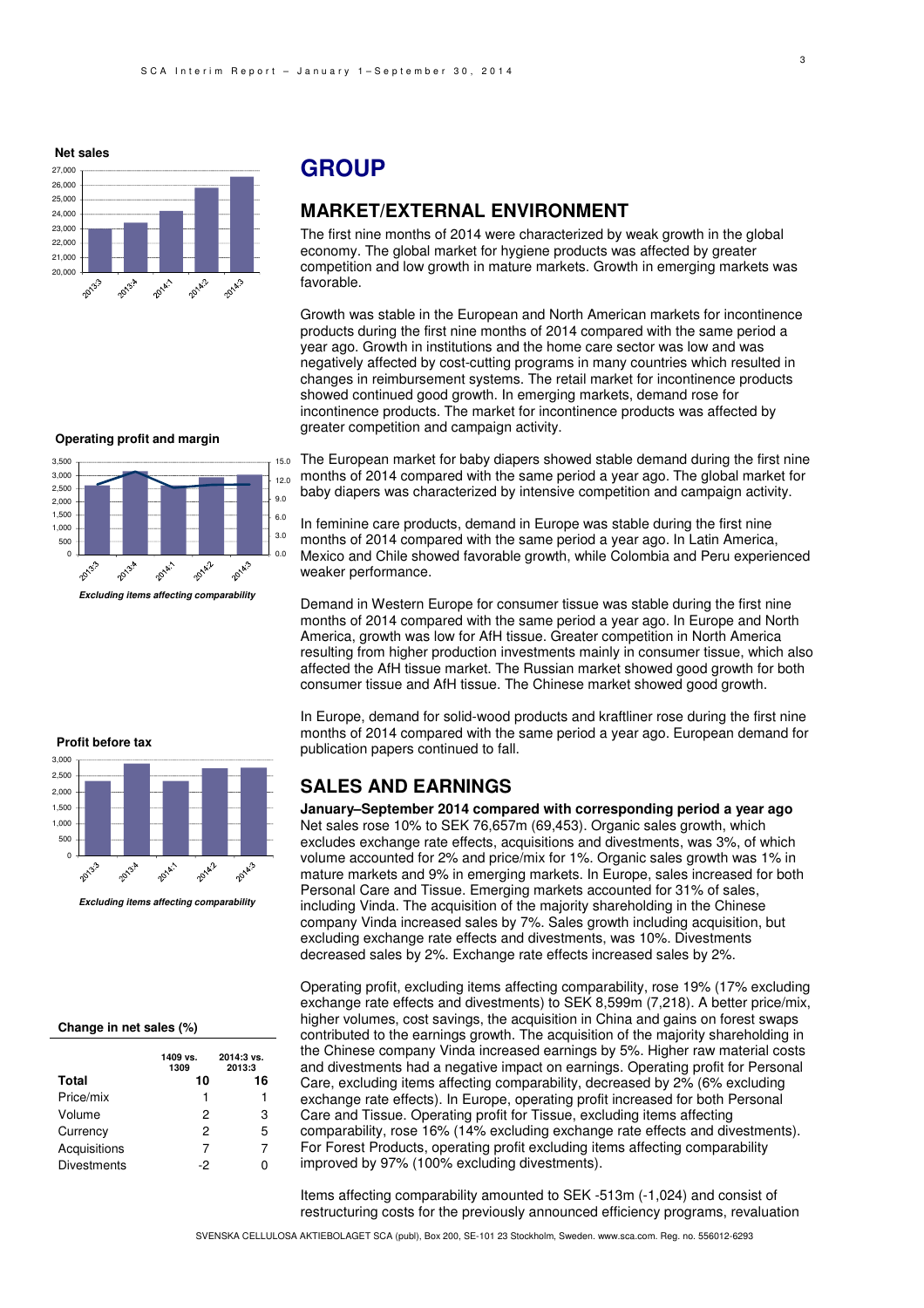effects pertaining to Vinda's product inventory attributable to the acquisition balance, transaction costs associated with acquisitions and divestments, and integration costs for the Georgia-Pacific acquisition.

Cost savings related to the cost-cutting and efficiency program covering all of SCA's hygiene operations, i.e., Personal Care and Tissue, amounted to approximately SEK 1,590m during the first nine months of 2014. During the third quarter of 2014, the cost savings amounted to approximately SEK 580m, corresponding to an annual rate of approximately EUR 255m. Total cost savings are expected to total EUR 300m upon full effect in 2015. The program will be concluded at year-end.

Financial items decreased to SEK -752m (-789) as a result of lower interest rates, which compensated for a higher average level of net debt during the period. Profit before tax, excluding items affecting comparability, rose 22% (20% excluding exchange rate effects and divestments) to SEK 7,847m (6,429). The tax expense, excluding items affecting comparability, was SEK 1,996m (1,706).

Net profit for the period, excluding items affecting comparability, rose 24% (22% excluding exchange rate effects and divestments) to SEK 5,851m (4,723). Earnings per share, including items affecting comparability, were SEK 7.35 (5.28).

#### **Third quarter 2014 compared with third quarter 2013**

Net sales rose 16% to SEK 26,594m (23,002). Organic sales growth, which excludes exchange rate effects, acquisitions and divestments, was 4%, of which volume accounted for 3% and price/mix for 1%. Organic sales growth was 2% in mature markets and 9% in emerging markets. In Europe, sales increased for both Personal Care and Tissue. Emerging markets accounted for 31% of sales, including Vinda. The acquisition of the majority shareholding in the Chinese company Vinda increased sales by 7%. Sales growth including acquisition, but excluding exchange rate effects, was 11%. Exchange rate effects increased sales by 5%.

Operating profit, excluding items affecting comparability, rose 16% (10% excluding exchange rate effects) to SEK 3,035m (2,625). The increased profit is attributable to a better price/mix, higher volumes, cost savings and the acquisition of the majority shareholding in the Chinese company Vinda. In Europe, operating profit increased for both Personal Care and Tissue. The acquisition of Vinda increased profit by 4%. Higher raw material costs had a negative impact on earnings.

Profit before tax, excluding items affecting comparability, rose 18% (12% excluding exchange rate effects) to SEK 2,766m (2,342).

### **CASH FLOW AND FINANCING**

The operating cash surplus amounted to SEK 11,731m (10,193). The cash flow effect of changes in working capital was SEK -1,156m (-1,052), mainly due to an increase in trade receivables. Current capital expenditures amounted to SEK -2,452m (-2,283). Operating cash flow amounted to SEK 7,507m (6,088).

Financial items decreased to SEK -752m (-789) as a result of lower interest rates, which compensated for a higher average level of net debt during the period. Tax payments totaled SEK 1,400m (1,166). Cash flow from current operations amounted to SEK 5,373m (4,282) during the period. The improvement is mainly attributable to a higher operating surplus.

Strategic investments totaled SEK -1,250m (-1,230). The net sum of acquisitions and divestments was SEK -349m (612). Payment of the shareholder dividend affected cash flow by SEK -3,442m (-3,258). Net cash flow totaled SEK 332m (406).

Net debt has increased by SEK 3,498m during the year to date, to SEK 37,417m. Excluding pension liabilities, net debt amounted to SEK 32,621m. Net cash flow decreased net debt by SEK 332m. Fair value measurement of pension assets and pension obligations together with fair valuation of financial instruments increased net debt by SEK 2,700m. Exchange rate movements increased net debt by SEK 1,130m.

The debt/equity ratio was 0.53 (0.50 at the start of the year and 0.51 on September

# **Cash flow from current**

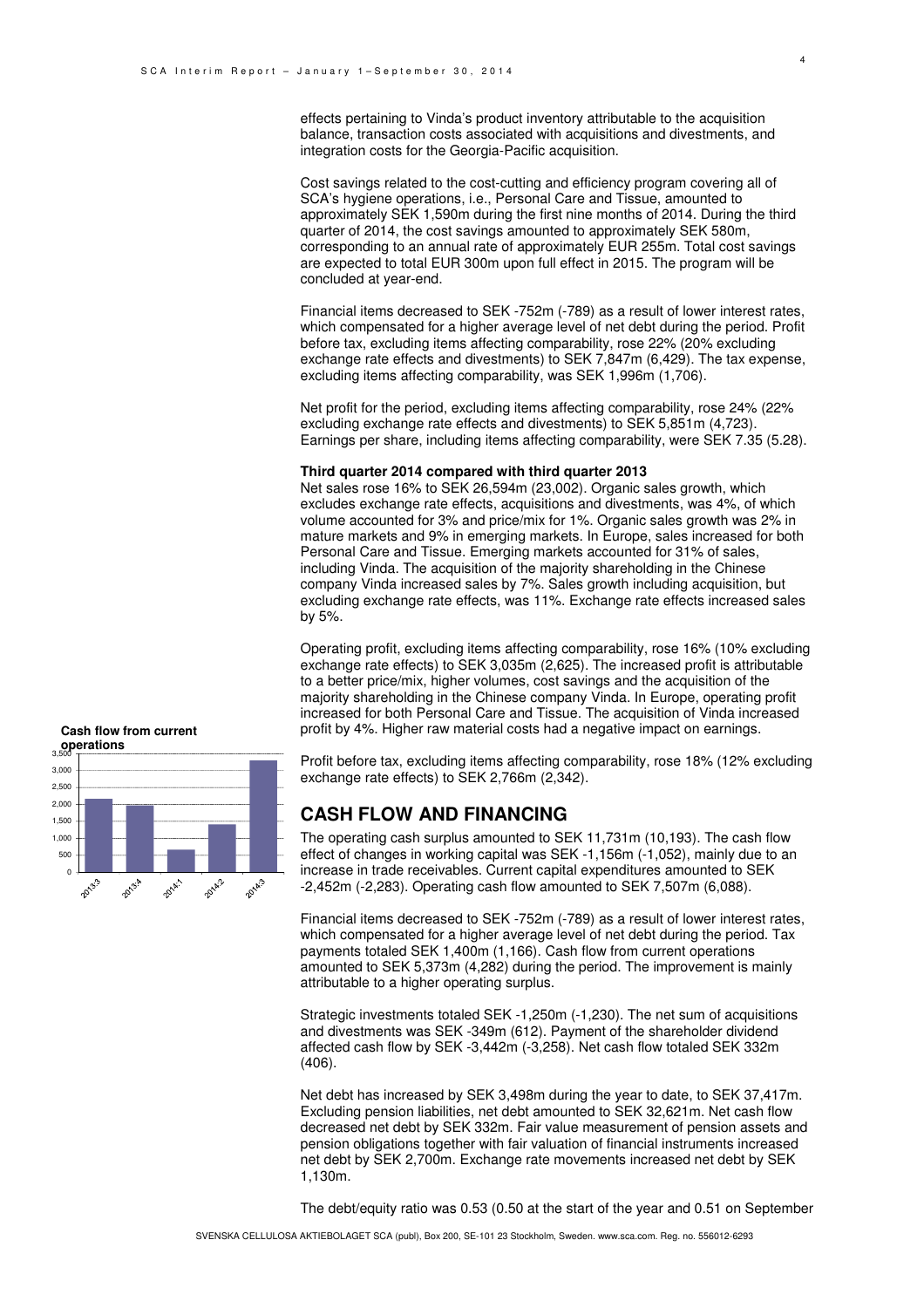30, 2013). Excluding pension liabilities, the debt/equity ratio was 0.46 (0.47 at the start of the year and 0.46 on September 30, 2013). The debt payment capacity was 39% (37%).

### **EQUITY**

Consolidated equity increased by SEK 2,456m during the period, to SEK 70,267m. Net profit for the period increased equity by SEK 5,464m. Equity decreased by SEK 3,442m through payment of the shareholder dividend, and by SEK 2,066m after tax as a result of restatement of the net pension liability to fair value. Fair value measurement of financial instruments increased equity by SEK 83m after tax. Exchange rate movements, including the effects of hedges of net investments in foreign assets, after tax, increased equity by SEK 2,635m. Acquisitions of noncontrolling interests decreased equity by SEK 169m. Issue costs in associated companies decreased equity by SEK 49m.

### **TAX**

A tax expense of SEK 1,996m is reported for the period, excluding items affecting comparability, corresponding to a tax rate of 25.5%. The tax expense including items affecting comparability was SEK 1,870m.

# **EVENTS DURING THE YEAR**

On March 25, 2014, SCA raised – as the first listed Swedish company – SEK 1.5bn through a green bond issue. The proceeds will be used for investments in projects with a positive environmental impact. The bond, which is denominated in Swedish kronor, has a five-year tenor and is issued under the company's EMTN (Euro Medium Term Note) program. The bond has two tranches – a SEK 1bn floating rate note, priced at three-month STIBOR +0.68% annually, and a SEK 500m fixed rate tranche with an annual coupon of 2.50%.

In June 2014 SCA strengthened its presence in the Middle East through the acquisition of the outstanding 50% of the joint venture company Fine Sancella in Jordan from Nuqul Group. The purchase price for the outstanding shares was approximately USD 25m (approximately SEK 165m) on a debt-free basis. Fine Sancella is a leading player in feminine care products in parts of the Middle East under the Nana and Cinderella brands. The company had sales of approximately SEK 200m in 2013.

On June 30, 2014, SCA floated its joint venture in Australia, New Zealand and Fiji – Asaleo Care – on the Australian Securities Exchange (ASX). SCA's holding in Asaleo Care after the IPO is approximately 32.5%. Asaleo Care manufactures and markets consumer tissue and AfH tissue, baby diapers, feminine care products and incontinence products. Leading brands include TENA, Tork, Sorbent, Libra and Treasures. In 2013 the company reported net sales of AUD 625m (approximately SEK 3.9bn) and operating profit of AUD 97m (approximately SEK 610m). The company has approximately 1,050 full-time employees. The market capitalization was approximately AUD 995m (approximately SEK 6,300m), of which SCA's share of ownership amounted to approximately AUD 323m (approximately SEK 2,040m). SCA will continue to report the holding in accordance with the equity method. TENA and Tork are SCA's leading global brands for incontinence products and AfH tissue, respectively. These two brands will continue to be owned by SCA but will be licensed to Asaleo Care for sales of products under these brands in Australia, New Zealand and Fiji.

## **EVENTS AFTER THE END OF THE QUARTER**

On July 18, 2014, SCA announced that the company is strengthening its cooperation with the Chinese company Vinda through the transfer by SCA of its hygiene business in China (Mainland China, Hong Kong and Macau) to Vinda. On September 12, 2014, Vinda's independent shareholders approved the transaction, which was then completed on October 1, 2014. As part of the transaction, SCA and Vinda signed an exclusive license agreement for Vinda to market and sell the SCA brands TENA (incontinence products), Tork (AfH tissue), Tempo (consumer tissue), Libero (baby diapers) and Libresse (feminine care) in China (Mainland China, Hong Kong and Macau). Under the agreement, Vinda holds the rights to these brands in these Chinese markets. Vinda acquired SCA's Dr P and Sealer brands in China. SCA has been a shareholder in Vinda since 2007, became its majority shareholder in late 2013, and has consolidated Vinda since the first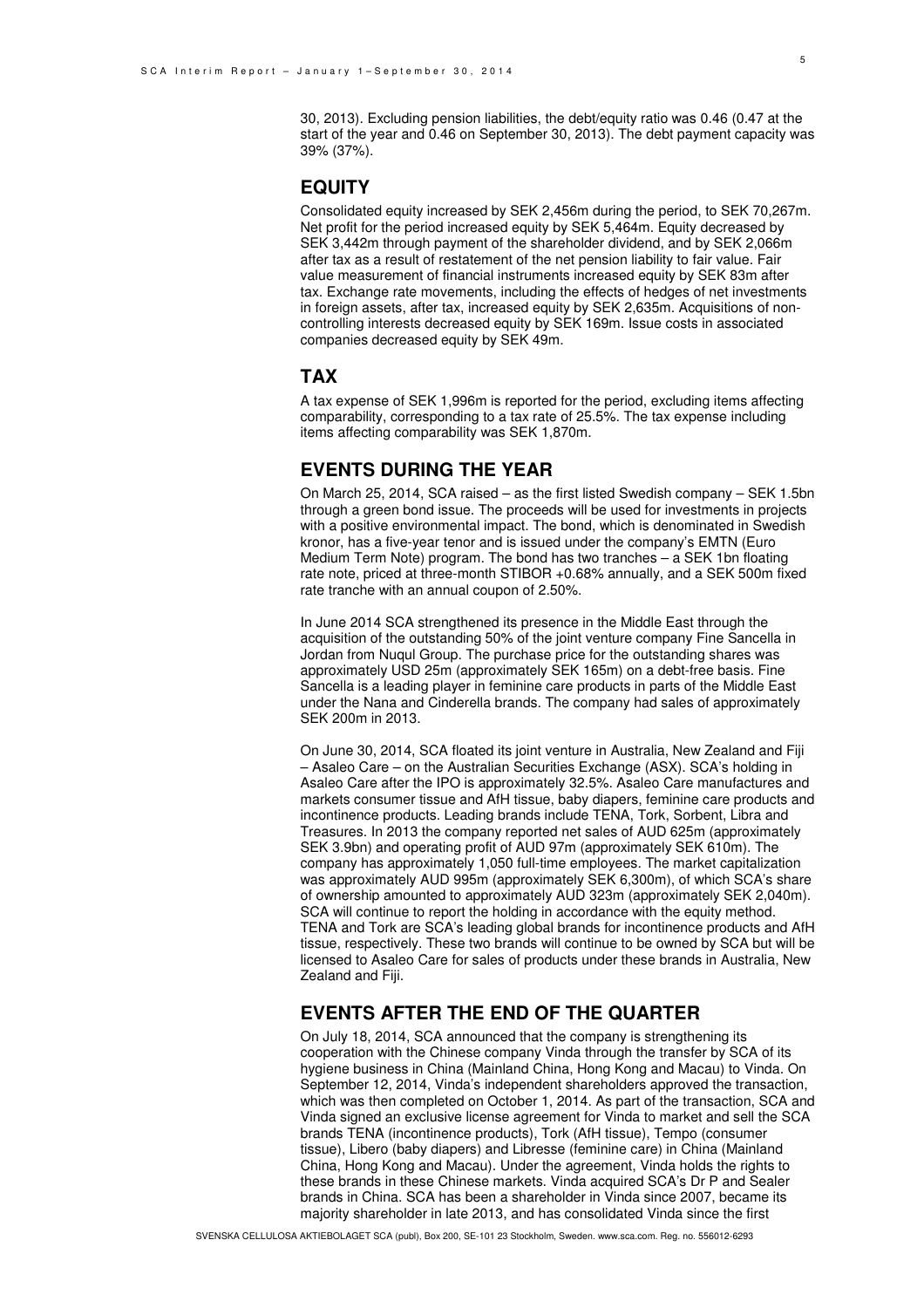quarter of 2014. SCA's hygiene business in China (Mainland China, Hong Kong and Macau) had net sales of approximately SEK 600m in 2013. The purchase consideration amounted to HKD 1,144m (approximately SEK 1,000m) on a debtfree basis, which corresponds to SCA's book value for the company. Vinda is listed on the Hong Kong Stock Exchange.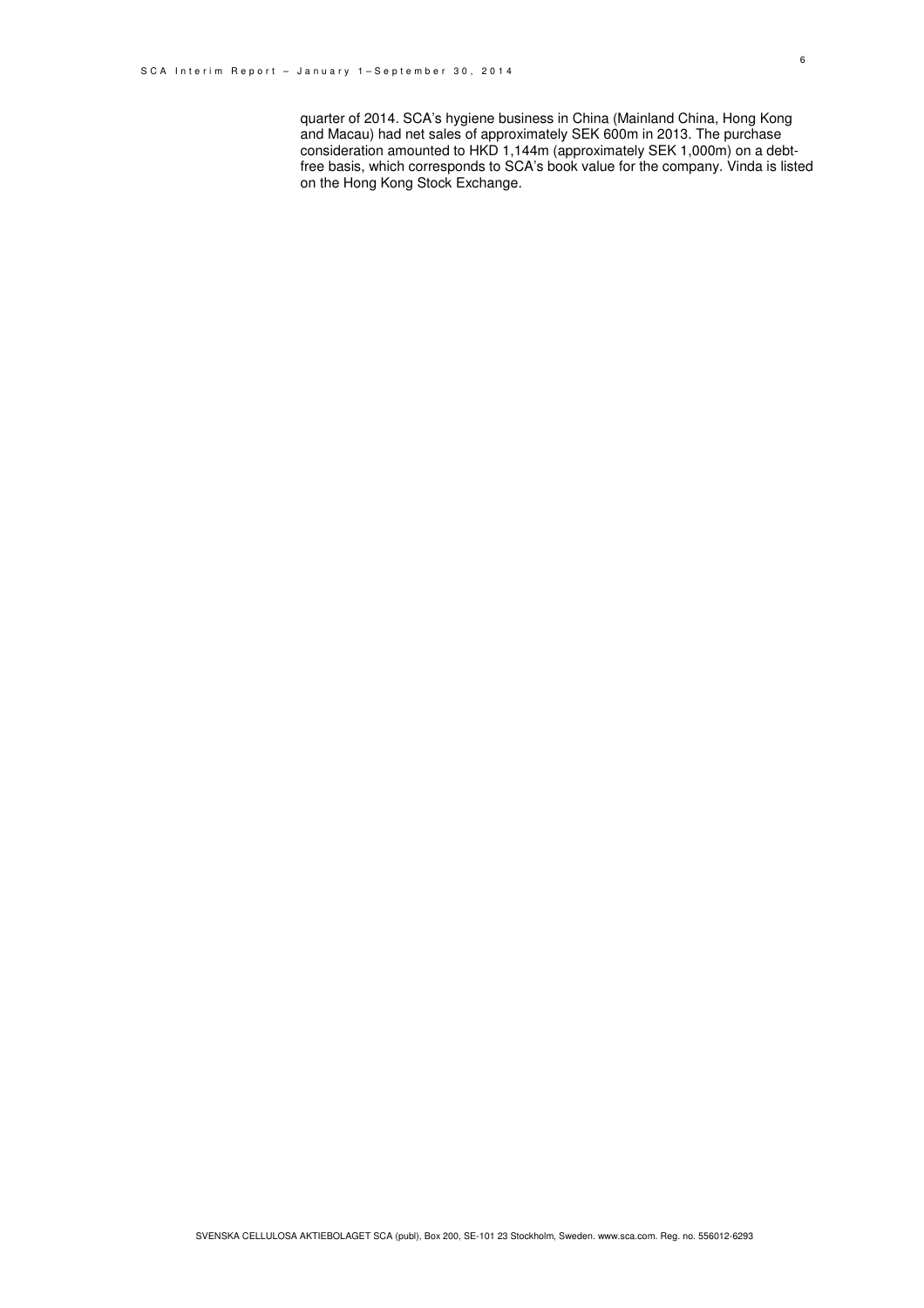**Share of Group, net sales 1409**



**Share of Group, operating profit 1409**







**Operating profit and margin**



#### **Change in net sales (%)**

|                    | 1409 vs.<br>1309 | 2014:3 vs.<br>2013:3 |
|--------------------|------------------|----------------------|
| Total              | 4                | 8                    |
| Price/mix          | 1                | ი                    |
| Volume             | 2                | 4                    |
| Currency           | 1                | 4                    |
| Acquisitions       | ი                | ი                    |
| <b>Divestments</b> | n                | ი                    |

#### **Change in operating profit (%)**

|               | 1409 vs.<br>1309 | 2014:3 vs.<br>2013:3 |
|---------------|------------------|----------------------|
| <b>Total</b>  | -2               | 2                    |
| Price/mix     | 2                | n                    |
| Volume        | 8                | 7                    |
| Raw materials | -16              | -18                  |
| Energy        | 0                | n                    |
| Currency      |                  | 6                    |
| Other         |                  |                      |

# **PERSONAL CARE**

| <b>SEKm</b>          | 1409   | 1309   | $\%$ | 2014:3 | 2013:3 | $\%$ |
|----------------------|--------|--------|------|--------|--------|------|
| Net sales            | 22.960 | 22.158 | 4    | 7.968  | 7.382  | 8    |
| Operating surplus    | 3.330  | 3.359  | -1   | 1.140  | 1.089  | 5    |
| Operating profit*    | 2.596  | 2.660  | -2   | 897    | 880    | 2    |
| Operating margin, %* | 11.3   | 12.0   |      | 11.3   | 11.9   |      |
| Operating cash flow  | 2.297  | 2.575  |      | 1.179  | 1.252  |      |
|                      |        |        |      |        |        |      |

\*) Excluding restructuring costs, which are reported as items affecting comparability outside of the business area.

#### **January–September 2014 compared with corresponding period a year ago**

Net sales rose 4% to SEK 22,960m (22,158). Organic sales growth, which excludes exchange rate effects, acquisitions and divestments, was 3%, of which volume accounted for 2% and price/mix for 1%. Organic sales growth was 0% in mature markets and 6% in emerging markets. Sales increased in Europe. Emerging markets accounted for 42% of sales. Exchange rate effects increased sales by 1%.

For incontinence products, under the globally leading TENA brand, organic sales growth was 2%. Growth is mainly attributable to emerging markets. For baby diapers, organic sales growth was 0%. Growth in Europe compensated for lower sales in Asia and Latin America. For feminine care products, organic sales growth was 10%, mainly attributable to emerging markets.

Operating profit, excluding items affecting comparability, was 2% lower than the corresponding period a year ago and amounted to SEK 2,596m (2,660). Operating profit increased in Europe. Higher raw material costs, partly stemming from a stronger dollar, and investments in greater market activities had a negative effect on earnings. Profit was favorably affected by higher volumes, a better price/mix and cost savings. Incontinence products and feminine care products showed improved earnings compared with the preceding year, while profit for baby diapers was lower.

The operating cash surplus amounted to SEK 3,337m (3,367). Operating cash flow decreased to SEK 2,297m (2,575) as a result of the lower operating cash surplus, a higher level of tied-up working capital and increased investments.

#### **Third quarter 2014 compared with third quarter 2013**

Net sales rose 8% to SEK 7,968m (7,382). Organic sales growth was 4%, of which price/mix accounted for 0% and volume for 4%. Organic sales growth was 2% in mature markets and 6% in emerging markets. Sales increased in Europe. Emerging markets accounted for 42% of sales. Currency effects increased net sales by 4%.

For incontinence products, under the globally leading TENA brand, organic sales growth was 3%, mainly attributable to emerging markets. For baby diapers, organic sales growth was 2%, mainly attributable to Europe. For feminine care products, organic sales growth was 9%, mainly attributable to emerging markets and Western Europe.

Operating profit, excluding items affecting comparability, increased by 2% (decreased by 4% excluding exchange rate effects) to SEK 897m (880). Operating profit increased in Europe. Profit was favorably affected by higher volumes and cost savings. Profit was negatively affected by higher raw material costs, partly as a result of a stronger dollar.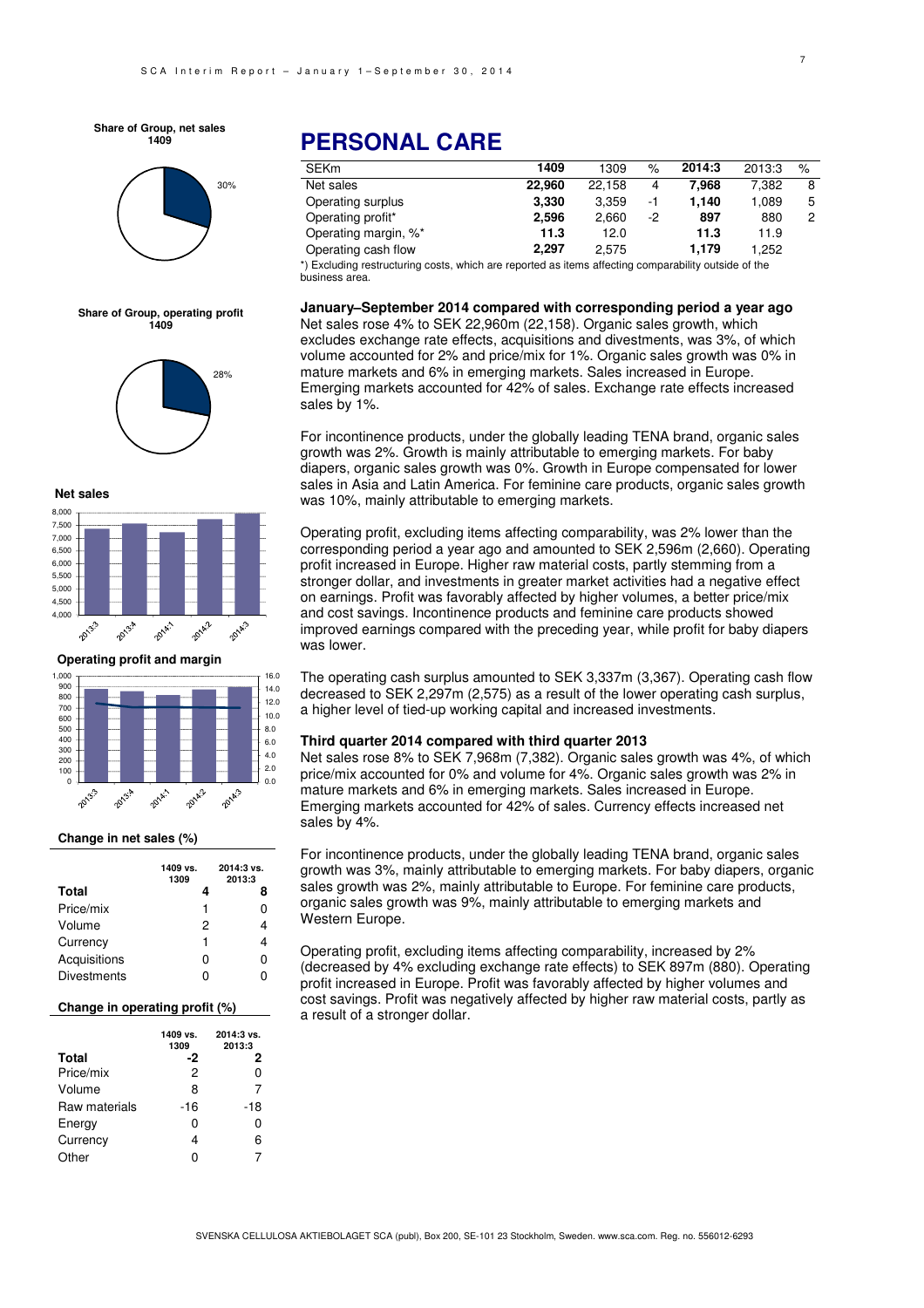**Share of Group, net sales 1409**



**Share of Group, operating profit 1409**



**Net sales**



**Operating profit and margin**



#### **Change in net sales (%)**

|                    | 1409 vs.<br>1309 | 2014:3 vs.<br>2013:3 |
|--------------------|------------------|----------------------|
| Total              | 16               | 22                   |
| Price/mix          | $\mathbf{I}$     | 0                    |
| Volume             |                  | 1                    |
| Currency           |                  | 7                    |
| Acquisitions       | 13               | 14                   |
| <b>Divestments</b> | -2               |                      |

#### **Change in operating profit (%)**

|               | 1409 vs.<br>1309 | $2014:3$ vs.<br>2013:3 |
|---------------|------------------|------------------------|
| <b>Total</b>  | 16               | 14                     |
| Price/mix     | 3                | 1                      |
| Volume        | 3                | 4                      |
| Raw materials | -1               | -3                     |
| Energy        | 3                | 4                      |
| Currency      | 4                | 6                      |
| Other         |                  | 2                      |

# **TISSUE**

| <b>SEKm</b>                                                                                          | 1409   | 1309   | %  | 2014:3 | 2013:3 | $\%$ |
|------------------------------------------------------------------------------------------------------|--------|--------|----|--------|--------|------|
| Net sales                                                                                            | 41.628 | 35.739 | 16 | 14.473 | 11.910 | 22   |
| Operating surplus                                                                                    | 7.088  | 6.018  | 18 | 2.534  | 2.163  | 17   |
| Operating profit*                                                                                    | 4.785  | 4.123  | 16 | 1.740  | 1.524  | 14   |
| Operating margin, %*                                                                                 | 11.5   | 11.5   |    | 12.0   | 12.8   |      |
| Operating cash flow                                                                                  | 5.051  | 3.837  |    | 2.559  | 1.718  |      |
| *) Evaluding restructuring sector which are reported as items effecting comparability outside of the |        |        |    |        |        |      |

costs, which are reported as items affecting comparability outside of the business area.

Cost savings associated with the acquisition of Georgia-Pacific's European tissue operations amounted to approximately SEK 440m during the first nine months of 2014. During the third quarter of 2014, cost savings totaled approximately SEK 150m, corresponding to an annual rate of approximately EUR 70m. Total cost savings are expected to be EUR 125m upon full effect in 2016.

**January–September 2014 compared with corresponding period a year ago**  Net sales rose 16% to SEK 41,628 (35,739). Organic sales growth, which excludes exchange rate effects, acquisitions and divestments, was 1%, of which price/mix accounted for 0% and volume for 1%. Organic sales growth was 0% in mature markets and 8% in emerging markets. Sales increased in Europe. Emerging markets accounted for 29% of sales, including Vinda. The acquisition of the majority shareholding in the Chinese company Vinda increased sales by 13%. Sales growth including acquisition, but excluding exchange rate effects and divestments, was 14%. Divestments lowered sales by 2%. Exchange rate effects increased sales by 4%.

For consumer tissue, organic sales growth was 1%. The sales growth for own brands compensated for lower sales under retailers' brands as a result of a decision during the first quarter of 2014 to leave certain contracts in Western Europe with insufficient profitability. Emerging markets showed favorable growth in sales. For AfH tissue, organic sales growth was 3%. The increase was related to Western Europe and emerging markets. Sales in North America were hurt by the harsh winter.

Operating profit, excluding items affecting comparability, rose 16% (14% excluding exchange rate effects and divestments) to SEK 4,785m (4,123). Operating profit increased in Europe. Higher volumes, a better price/mix, cost savings, the acquisition in China and lower energy costs contributed to the earnings increase. Higher raw material costs and the harsh winter in North America had a negative impact on profit. The acquisition in China increased profit by 8%. Divestments in Europe had a negative impact on profit by 2%.

The operating cash surplus increased to SEK 7,090m (6,012). Operating cash flow increased to SEK 5,051m (3,837). The higher operating cash surplus compensated for higher capital expenditures.

#### **Third quarter 2014 compared with third quarter 2013**

Net sales rose 22% to SEK 14,473m (11,910). Organic sales growth was 1%, of which price/mix accounted for 0% and volume for 1%. Organic sales growth was 0% in mature markets and 9% in emerging markets. Sales increased in Europe. Emerging markets accounted for 30% of sales, including Vinda. The acquisition in China increased sales by 14%. Sales growth including acquisition, but excluding exchange rate effects, was 15%. Exchange rate effects increased sales by 7%.

For consumer tissue, organic sales growth was 0%. Emerging markets showed favorable growth in sales. In Western Europe, sales decreased as a result of a decision during the first quarter of 2014 to leave certain contracts with insufficient profitability. For AfH tissue, organic sales growth was 2% and was related to Europe, North America and Latin America.

Operating profit, excluding items affecting comparability, rose 14% (8% excluding exchange rate effects) to SEK 1,740m (1,524). Operating profit increased in Europe. Higher volumes, cost savings, the acquisition in China and lower energy costs had a positive impact on profit. Higher raw material costs and higher distribution costs lowered profit. In AfH tissue in North America, earnings decreased mainly as a result of greater competition resulting from higher production investments mainly in consumer tissue, which also affected the AfH tissue market. The acquisition in China increased profit by 7%, but had a negative impact on the margin. Excluding Vinda, the margin was level with the preceding year.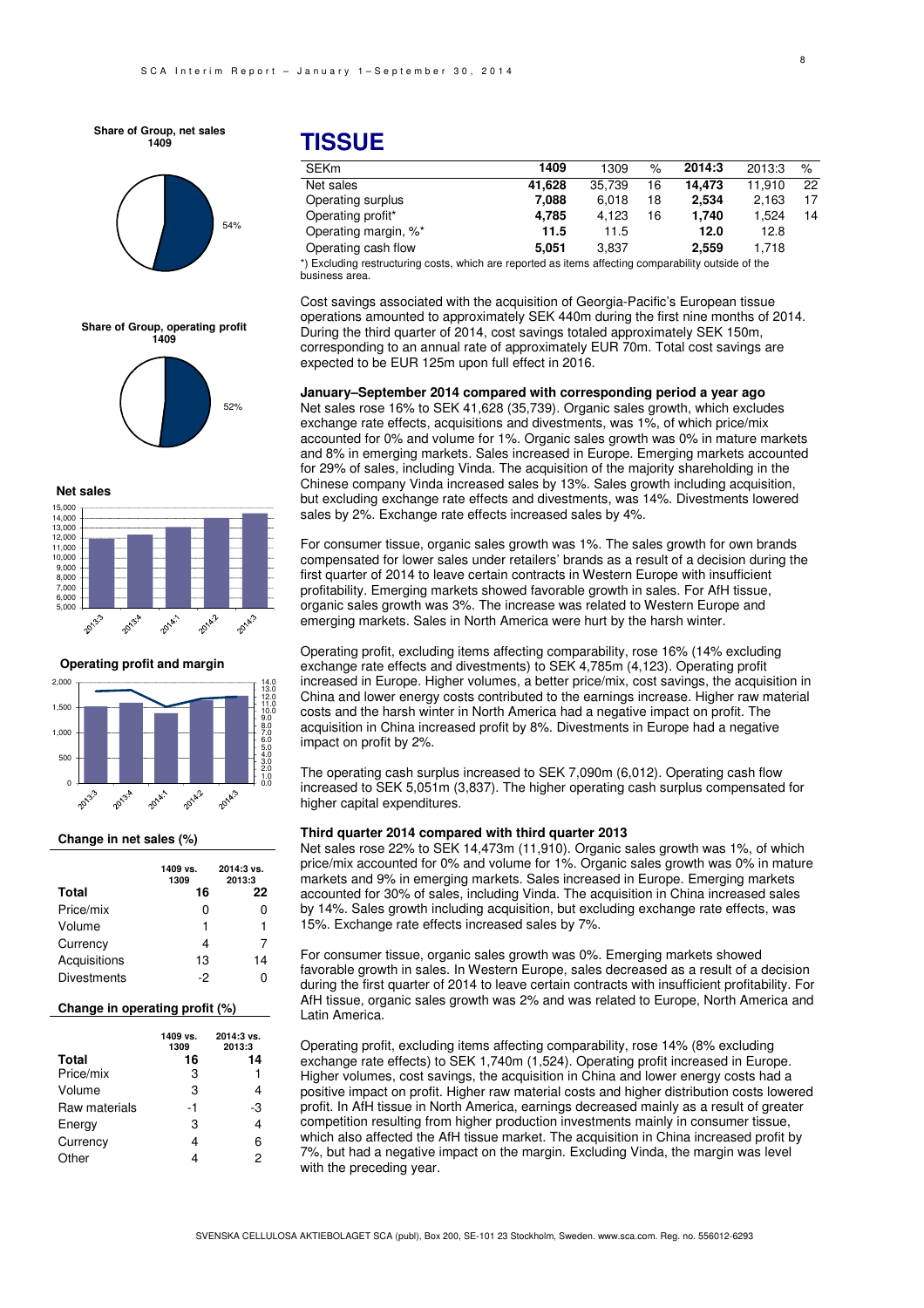#### **Share of Group, net sales 1409**



**Share of Group, operating profit 1409**



**Net sales**



**Operating profit and margin**



#### **Change in net sales (%)**

|                    | 1409 vs.<br>1309 | 2014:3 vs.<br>2013:3 |
|--------------------|------------------|----------------------|
| <b>Total</b>       | 5                | 10                   |
| Price/mix          | 6                | 4                    |
| Volume             | 4                | 5                    |
| Currency           | 1                | 1                    |
| Acquisitions       | 0                | ი                    |
| <b>Divestments</b> | -6               |                      |

#### **Change in operating profit (%)**

| <b>Total</b>  | 1409 vs.<br>1309<br>97 | 2014:3 vs.<br>2013:3<br>46 |
|---------------|------------------------|----------------------------|
| Price/mix*    | 67                     | 36                         |
| Volume        | 2                      | 3                          |
| Raw materials | -15                    | -30                        |
| Energy        | 1                      | 2                          |
| Currency      | n                      | ი                          |
| Other         | 42                     | 35                         |

\*Price/mix includes exchange rate effects of approximately 42% (SEK 390m) and 48% (SEK 200m), respectively.

\*\*Other includes gains on forest swaps totaling 22% (SEK 205m) and 0% (SEK -1m), respectively.

# **FOREST PRODUCTS**

| <b>SEKm</b>                                    | 1409   | 1309   | %      | 2014:3 | 2013:3 | %  |
|------------------------------------------------|--------|--------|--------|--------|--------|----|
| <b>Deliveries</b>                              |        |        |        |        |        |    |
| - Publication papers, thousand tonnes          | 660    | 766    | $-14*$ | 230    | 212    | 8  |
| - Solid-wood products, thousand m <sup>3</sup> | 1,729  | 1.684  | 3      | 578    | 544    | 6  |
| - Kraftliner products, thousand tonnes         | 599    | 551    | 9      | 198    | 178    | 11 |
| - Pulp products, thousand tonnes               | 391    | 381    | 3      | 130    | 135    | -4 |
| Net sales                                      | 12,453 | 11.879 | 5      | 4,237  | 3.843  | 10 |
| Operating surplus                              | 2.709  | 1.888  | 43     | 912    | 720    | 27 |
| Operating profit**                             | 1,822  | 927    | 97     | 613    | 420    | 46 |
| Operating margin, %**                          | 14.6   | 7.8    |        | 14.5   | 10.9   |    |
| Operating cash flow                            | 845    | 593    |        | 550    | 176    |    |

\*) Adjusted for the divestment of Laakirchen, deliveries increased by 6%.

\*\*) Excluding restructuring costs, which are reported as items affecting comparability outside of the business area.

The ongoing efficiency program led to an earnings improvement of approximately SEK 760m during the first nine months of 2014. The earnings improvement during the third quarter amounted to approximately SEK 260m, corresponding to an annual rate of approximately SEK 1,030m. The total earnings improvement is expected to amount to SEK 1,300m upon full effect in 2015. The program will be concluded at year-end.

During the fourth quarter of 2014, a maintenance shutdown will be carried out at a production plant, which is expected to have a negative impact on profit by approximately SEK 30m.

#### **January–September 2014 compared with corresponding period a year ago**

Net sales rose 5% to SEK 12,453m (11,879). Sales growth excluding exchange rate effects and divestments was 10%, of which price/mix accounted for 6% and volume for 4%. The divestment of the publication paper mill in Laakirchen decreased sales by 6%. Exchange rate effects increased sales by 1%.

Publication papers, kraftliner, pulp and solid-wood products showed higher volumes and higher prices (including exchange rate effects).

Operating profit, excluding items affecting comparability, rose 97% (100% excluding divestments) to SEK 1,822m (927). Higher prices (including exchange rate effects), higher volumes and cost savings contributed to the earnings increase. Earnings were negatively affected by higher logging costs associated with storm felling. The divestment of the publication paper mill in Laakirchen had a negative impact on earnings by 3%. Profit also includes gains on forest swaps, totaling SEK 333m (128).

The operating cash surplus was SEK 1,850m (1,321), and operating cash flow totaled SEK 845m (593).

#### **Third quarter 2014 compared with third quarter 2013**

Net sales rose 10% to SEK 4,237m (3,843). Sales growth excluding exchange rate effects was 9%, of which price/mix accounted for 4% and volume for 5%. Exchange rate effects increased sales by 1%.

Sales of publication papers and solid-wood products rose as a result of higher prices (including exchange rate effects) and higher volumes. Sales of kraftliner rose as a result of higher volumes. Sales of pulp rose as a result of higher prices (including exchange rate effects).

Operating profit, excluding items affecting comparability, rose 46%, to SEK 613m (420). The earnings increase can be credited primarily to higher prices (including exchange rate effects), cost savings and lower energy costs. Earnings were negatively affected by higher logging costs associated with storm felling. Profit also includes gains on forest swaps, totaling SEK 6m (7).

SVENSKA CELLULOSA AKTIEBOLAGET SCA (publ), Box 200, SE-101 23 Stockholm, Sweden. www.sca.com. Reg. no. 556012-6293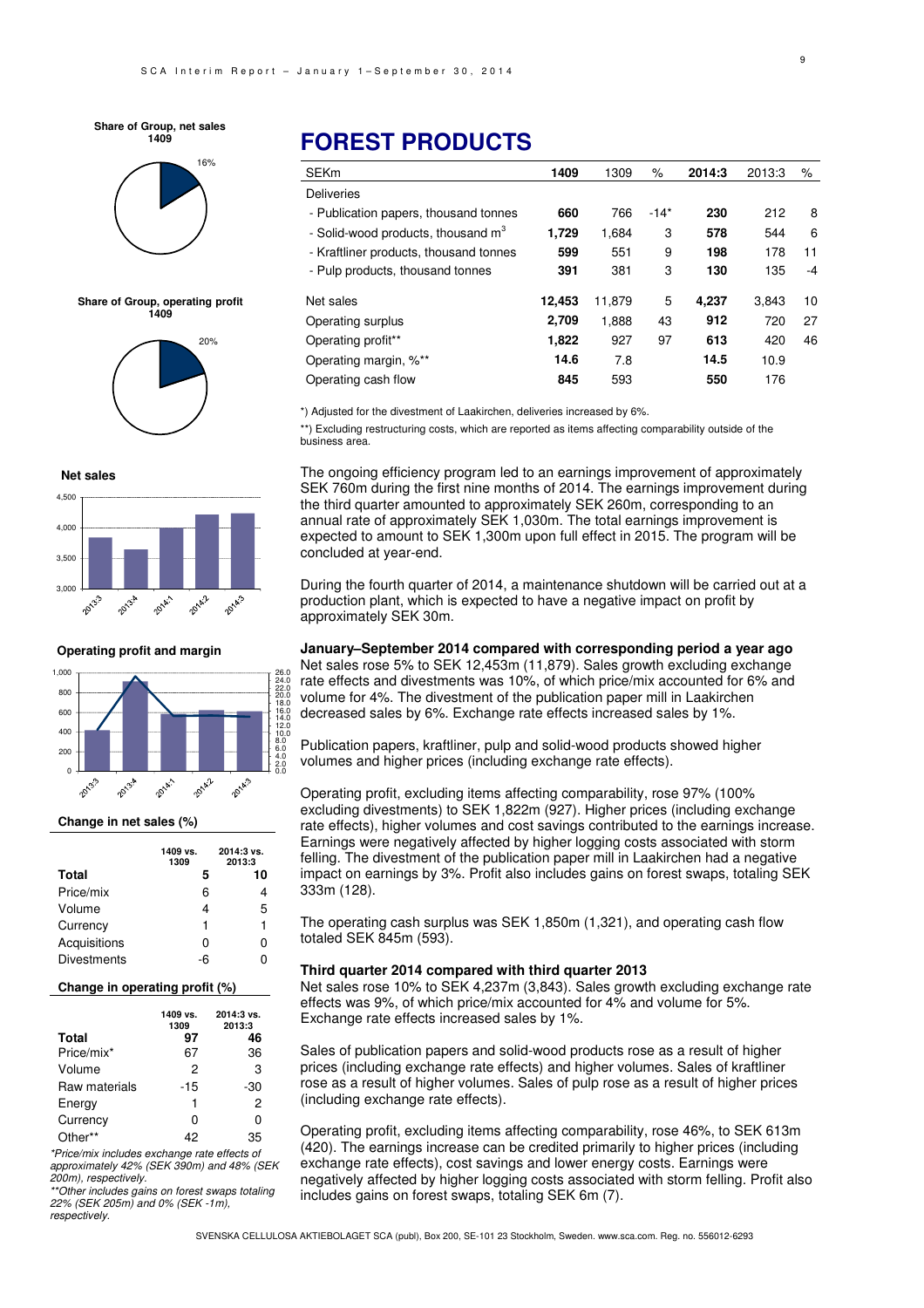## **SHARE DISTRIBUTION**

| September 30, 2014          | Class A    | Class B     | Total       |
|-----------------------------|------------|-------------|-------------|
| Registered number of shares | 86.200.235 | 618.909.859 | 705.110.094 |
| - of which treasury shares  |            | 2.767.605   | 2.767.605   |

At the end of the reporting period the proportion of Class A shares was 12.2%. During the third quarter, at the request of shareholders a total of 871,874 Class A shares were converted to Class B shares. After the end of the third quarter, at the request of shareholders a total of 195 Class A shares were converted to Class B shares. The total number of votes in the company is thereafter 1,480,910,454.

### **FUTURE REPORTS**

The year-end report for 2014 will be published on January 30, 2015. SCA's 2014 Annual Report is scheduled for publication during the week of March 23, 2015.

In 2015, interim reports will be published on April 30, July 16 and October 29.

### **ANNUAL GENERAL MEETING**

SCA's Annual General Meeting will be held at 15:00 CET on April 15, 2015, at the Stockholm Waterfront Congress Centre, in Stockholm, Sweden.

### **INVITATION TO PRESS CONFERENCE ON Q3 INTERIM REPORT 2014**

Media and analysts are invited to a press conference, where this interim report will be presented by Jan Johansson, President and CEO of SCA.

Time: 10:00 CET, Wednesday, October 29, 2014 Location: SCA's headquarters, Waterfront Building, Klarabergsviadukten 63, Stockholm, Sweden

The presentation will be webcasted at www.sca.com. To participate, call: +44 (0)20 7162 0077, +1 (334) 323- 6201 or + 46 (0)8 5052 0110.

Stockholm, October 29, 2014 SVENSKA CELLULOSA AKTIEBOLAG SCA (publ)

Jan Johansson President and CEO

#### **For further information, please contact:**

Johan Karlsson, Vice President Investor Relations, Group Function Communications, +46 8 788 51 30 Boo Ehlin, Vice President Media Relations, Group Function Communications, +46 8 788 51 36 Joséphine Edwall-Björklund, Senior Vice President, Group Function Communications, +46 8 788 52 34

**NB** 

SCA discloses the information provided herein pursuant to the Securities Markets Act. This report has been prepared in both Swedish and English versions. In case of variations in the content between the two versions, the Swedish version shall govern. Submitted for publication on October 29, 2014, at 8.00 a.m. CET. This report has not been reviewed by the company's auditors.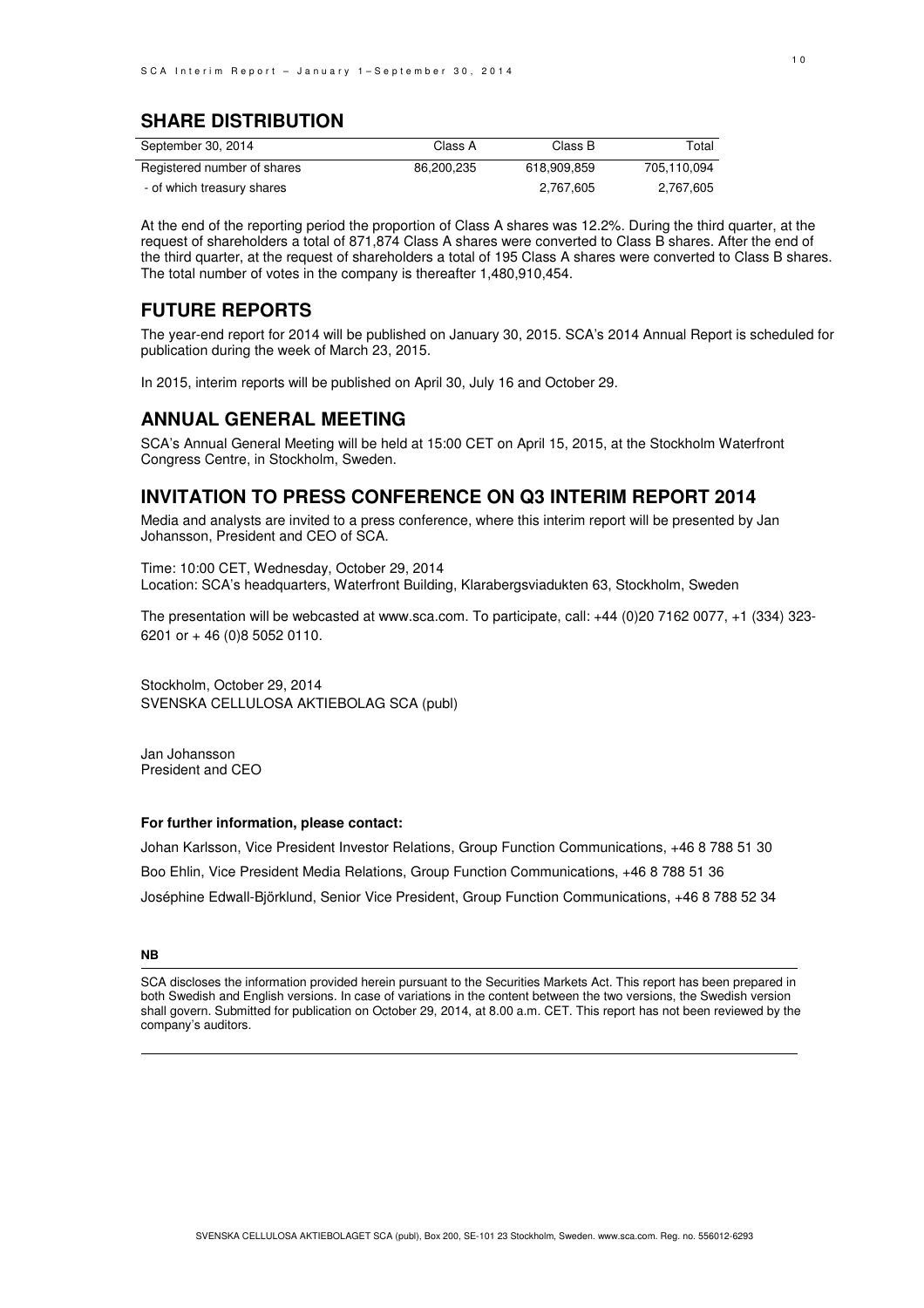# **OPERATING CASH FLOW ANALYSIS**

| <b>SEKm</b>                                                   | 1409      | 1309      |
|---------------------------------------------------------------|-----------|-----------|
| Operating cash surplus                                        | 11,731    | 10,193    |
| Change in working capital                                     | $-1,156$  | $-1,052$  |
| Current capital expenditures, net                             | $-2,452$  | $-2,283$  |
| Restructuring costs, etc.                                     | $-616$    | $-770$    |
| Operating cash flow                                           | 7,507     | 6,088     |
|                                                               |           |           |
| Financial items                                               | $-752$    | $-789$    |
| Income taxes paid                                             | $-1,400$  | $-1,166$  |
| Other                                                         | 18        | 149       |
| Cash flow from current operations                             | 5,373     | 4,282     |
|                                                               |           |           |
| Acquisitions                                                  | $-500$    | $-942$    |
| Strategic capital expenditures, fixed assets                  | $-1,250$  | $-1,230$  |
| <b>Divestments</b>                                            | 151       | 1,554     |
| Cash flow before dividend                                     | 3,774     | 3,664     |
| Dividend                                                      | $-3,442$  | $-3,258$  |
| Net cash flow                                                 | 332       | 406       |
|                                                               |           |           |
| Net debt at the start of the period                           | $-33,919$ | $-33,063$ |
| Net cash flow                                                 | 332       | 406       |
| Remeasurement to equity                                       | $-2,700$  | 1,382     |
| Currency effects                                              | $-1,130$  | 270       |
| Effect of reclassification of operating liability to net debt | 0         | $-186$    |
| Net debt at the end of the period                             | $-37,417$ | $-31,191$ |
|                                                               |           |           |
|                                                               |           |           |
| Debt/equity ratio                                             | 0.53      | 0.51      |
| Debt payment capacity, %                                      | 39        | 37        |
|                                                               |           |           |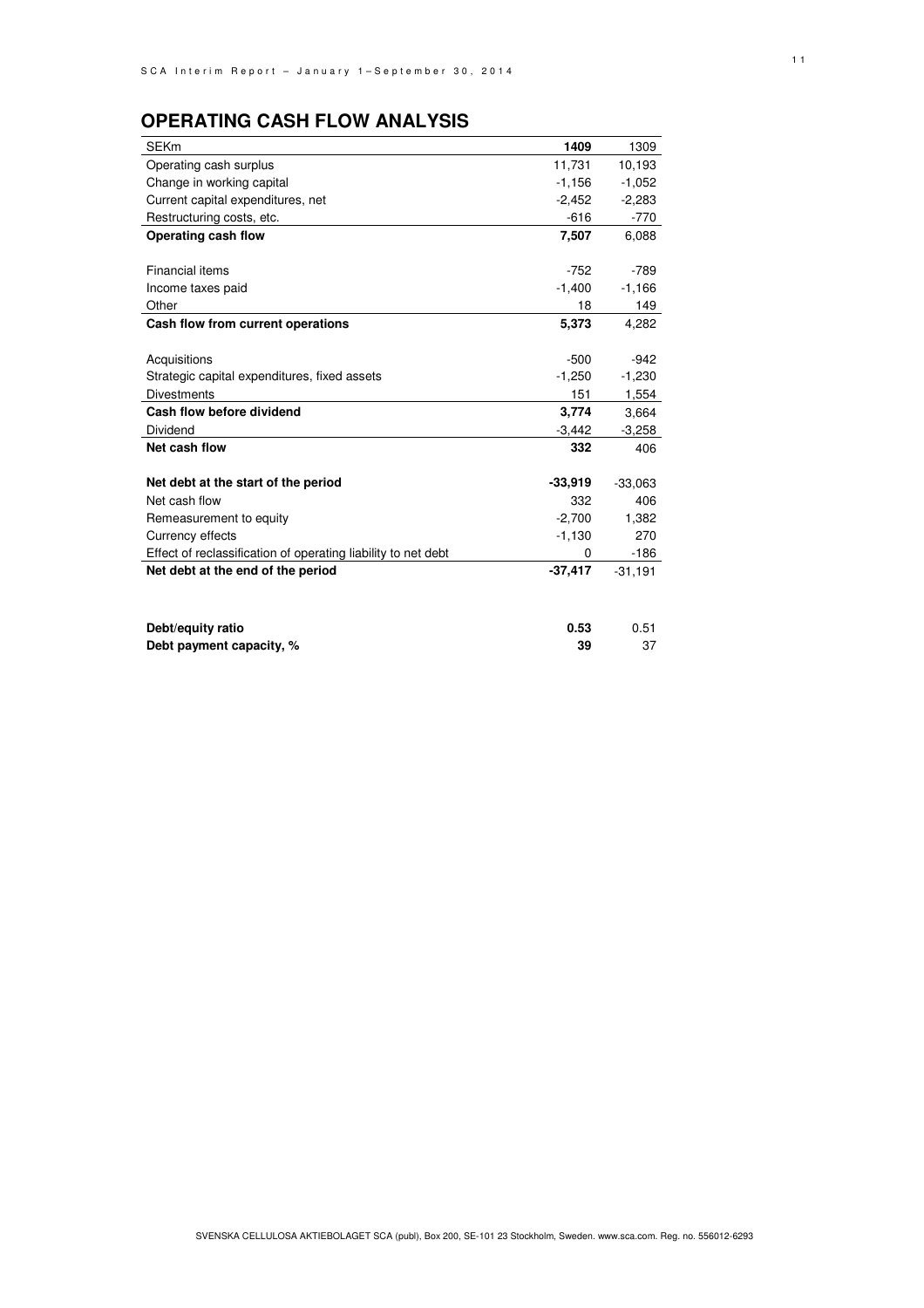# **CASH FLOW STATEMENT**

| <b>SEKm</b>                                                 | 1409     | 1309     |
|-------------------------------------------------------------|----------|----------|
|                                                             |          |          |
| <b>Operating activities</b>                                 |          |          |
| Profit before tax                                           | 7,334    | 5,405    |
| Adjustment for non-cash items1                              | 3,006    | 3,338    |
|                                                             | 10,340   | 8,743    |
| Paid tax                                                    | $-1,400$ | $-1,166$ |
| Cash flow from operating activities                         |          |          |
| before changes in working capital                           | 8,940    | 7,577    |
| Cash flow from changes in working capital                   |          |          |
| Change in inventories                                       | 59       | 75       |
| Change in operating receivables                             | -966     | $-613$   |
| Change in operating liabilities                             | -249     | $-514$   |
| Cash flow from operating activities                         | 7,784    | 6,525    |
| <b>Investing activities</b>                                 |          |          |
| Acquisition of operations                                   | -503     | 86       |
| Sold operations                                             | 151      | 1,336    |
| Acquisition tangible and intangible assets                  | $-3,812$ | $-3,830$ |
| Sale of tangible assets                                     | 110      | 317      |
| Repayment of loans from external parties                    | 172      | 319      |
| Cash flow from investing activities                         | $-3,882$ | $-1,772$ |
|                                                             |          |          |
| <b>Financing activities</b>                                 |          |          |
| Acquisition of non-controlling interests                    | -169     | $-1,028$ |
| Borrowings                                                  | 619      | 127      |
| Dividends paid                                              | $-3,442$ | $-3,258$ |
| Cash flow from financing activities                         | $-2,992$ | -4,159   |
|                                                             |          |          |
| Cash flow for the period                                    | 910      | 594      |
| Cash and cash equivalents at the beginning of the year      | 3,785    | 2,118    |
| Exchange rate differences in cash and cash equivalents      | 160      | -54      |
| Cash and cash equivalents at the end of the period          | 4,855    | 2,658    |
|                                                             |          |          |
| Cash flow from operating activities per share, SEK          | 11.04    | 9.25     |
| Reconciliation with operating cash flow analysis            |          |          |
|                                                             |          |          |
| Cash flow for the period                                    | 910      | 594      |
| Deducted items:                                             |          |          |
| Repayment of loans from external parties                    | $-172$   | $-319$   |
| Borrowings                                                  | -619     | $-127$   |
| Amortization of debt                                        | 0        | 0        |
| <b>Added items:</b>                                         |          |          |
| Net debt in acquired and divested operations                | 172      | 218      |
| Accrued interest                                            | 41       | 40       |
| Net cash flow according to operating cash flow analysis     | 332      | 406      |
| <sup>1</sup> Depreciation and impairment, fixed assets      | 4,064    | 3,881    |
| Fair-value measurement/net growth of forest assets          | -523     | $-442$   |
| Gains sale/swap of assets                                   | -334     | $-176$   |
| Unpaid related to efficiency programs                       | 23       | 396      |
| Profit or Loss from disposals                               | 0        | 120      |
| Payments related to efficiency programs, already recognized | -306     | $-435$   |
| Revaluation of previously owned share                       | $-35$    | 0        |
| Other                                                       | 117      | -6       |
| Total                                                       | 3,006    | 3,338    |
|                                                             |          |          |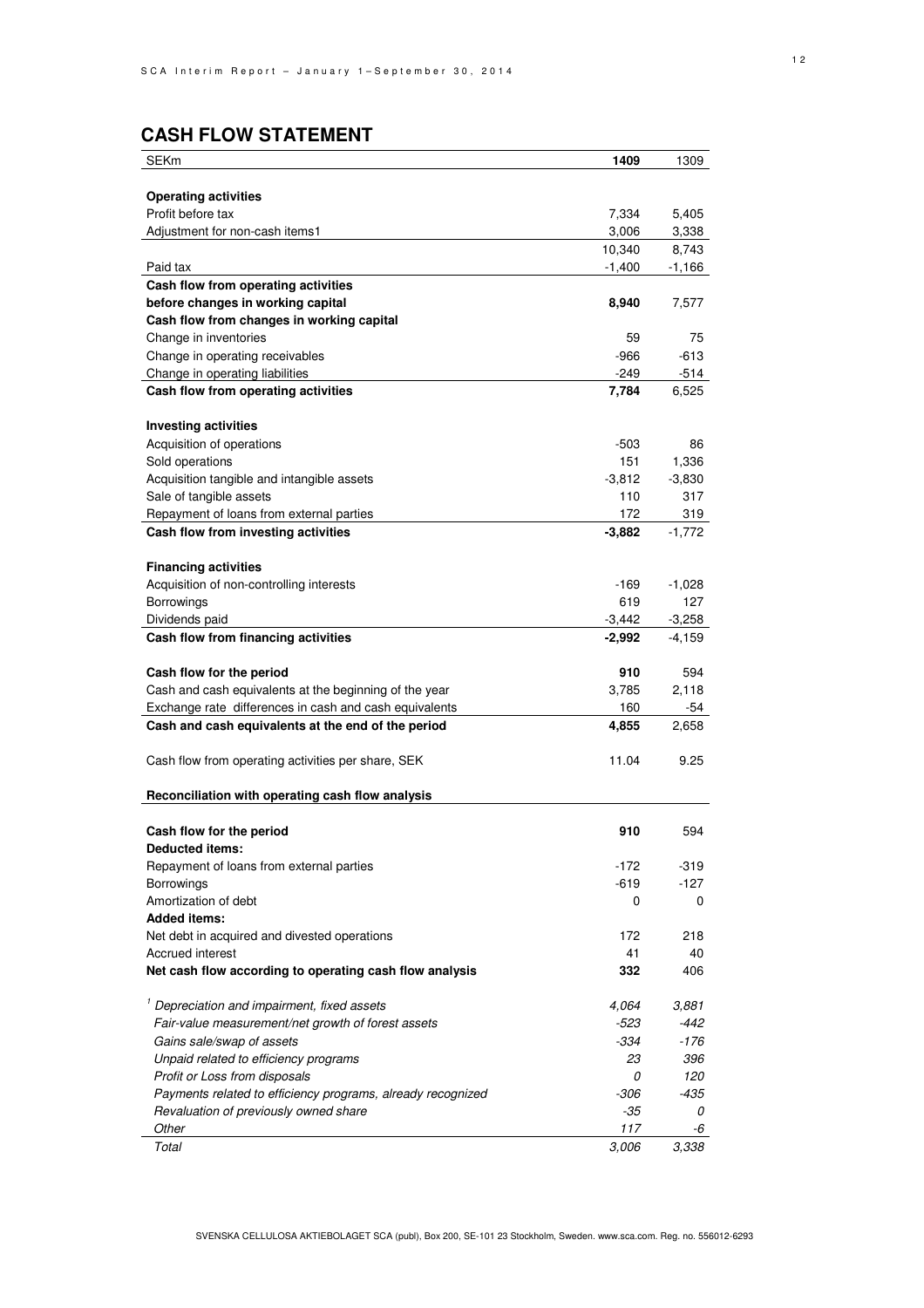# **STATEMENT OF PROFIT OR LOSS**

| <b>SEKm</b>                                                     | 2014:3    | 2013:3    | 2014:2    | 1409      | 1309      |
|-----------------------------------------------------------------|-----------|-----------|-----------|-----------|-----------|
| <b>Net sales</b>                                                | 26,594    | 23,002    | 25,829    | 76,657    | 69,453    |
| Cost of goods sold 1                                            | $-19,877$ | $-17,028$ | $-19,228$ | $-57,213$ | $-52,073$ |
| <b>Gross profit</b>                                             | 6,717     | 5,974     | 6,601     | 19,444    | 17,380    |
| Sales, general and administration <sup>1</sup>                  | $-3,721$  | $-3,424$  | $-3,670$  | $-10,878$ | $-10,291$ |
| Items affecting comparability <sup>2</sup>                      | $-108$    | $-233$    | $-158$    | $-513$    | $-1,024$  |
| Share of profits of associates                                  | 39        | 75        | 3         | 33        | 129       |
| <b>Operating profit</b>                                         | 2,927     | 2,392     | 2,776     | 8,086     | 6,194     |
| Financial items                                                 | $-269$    | $-283$    | $-195$    | $-752$    | -789      |
| Profit before tax                                               | 2,658     | 2,109     | 2,581     | 7,334     | 5,405     |
| Tax                                                             | $-635$    | $-595$    | $-682$    | $-1,870$  | $-1,457$  |
| Net profit for the period                                       | 2,023     | 1,514     | 1,899     | 5,464     | 3,948     |
| Earnings attributable to:                                       |           |           |           |           |           |
| Owners of the parent                                            | 1,883     | 1,448     | 1,784     | 5,159     | 3,711     |
| Non-controlling interests                                       | 140       | 66        | 115       | 305       | 237       |
|                                                                 |           |           |           |           |           |
|                                                                 |           |           |           |           |           |
| Earnings per share, SEK - owners of the parent total operations |           |           |           |           |           |
| - before dilution effects                                       | 2.68      | 2.06      | 2.54      | 7.35      | 5.28      |
| - after dilution effects                                        | 2.68      | 2.06      | 2.54      | 7.35      | 5.28      |
| Calculation of earnings per share                               | 2014:3    | 2013:3    | 2014:2    | 1409      | 1309      |
| Earnings attributable to owners of the parent                   | 1,883     | 1,448     | 1,784     | 5,159     | 3,711     |
|                                                                 |           |           |           |           |           |
| Average no. of shares before dilution, millions                 | 702.3     | 702.3     | 702.3     | 702.3     | 702.3     |
| Average no. of shares after dilution, millions                  | 702.3     | 702.3     | 702.3     | 702.3     | 702.3     |
| <sup>1</sup> Of which, depreciation                             | $-1,392$  | $-1,241$  | $-1,329$  | -4,021    | $-3,728$  |
| $2$ Distribution of items affecting comparability               |           |           |           |           |           |
| Distribution of restructuring costs, etc. per function          |           |           |           |           |           |
| Cost of goods sold                                              | -38       | -63       | -4        | $-216$    | $-213$    |
| Sales, general and administration                               | $-36$     | -170      | $-150$    | -254      | $-658$    |
| Impairment, etc.                                                | $-34$     | 0         | -4        | $-43$     | -153      |
| Total items affecting comparability                             | -108      | $-233$    | $-158$    | $-513$    | $-1,024$  |
| Gross margin                                                    | 25.3      | 26.0      | 25.6      | 25.4      | 25.0      |
| Operating margin                                                | 11.0      | 10.4      | 10.7      | 10.5      | 8.9       |
| Financial net margin                                            | $-1.0$    | $-1.2$    | $-0.8$    | $-1.0$    | $-1.1$    |
| Profit margin                                                   | 10.0      | 9.2       | 9.9       | 9.5       | 7.8       |
| Tax                                                             | $-2.4$    | $-2.6$    | $-2.6$    | $-2.4$    | $-2.1$    |
| Net margin                                                      | 7.6       | 6.6       | 7.3       | 7.1       | 5.7       |
|                                                                 |           |           |           |           |           |
| Excluding items affecting comparability:                        | 2014:3    | 2013:3    | 2014:2    | 1409      | 1309      |
| Gross margin                                                    | 25.3      | 26.0      | 25.6      | 25.4      | 25.0      |
| Operating margin                                                | 11.4      | 11.4      | 11.4      | 11.2      | 10.4      |
| Financial net margin                                            | $-1.0$    | $-1.2$    | $-0.8$    | $-1.0$    | $-1.1$    |
| Profit margin                                                   | 10.4      | 10.2      | 10.6      | 10.2      | 9.3       |
| Tax                                                             | $-2.5$    | $-2.9$    | $-2.8$    | $-2.6$    | $-2.5$    |
| Net margin                                                      | 7.9       | 7.3       | 7.8       | 7.6       | 6.8       |
|                                                                 |           |           |           |           |           |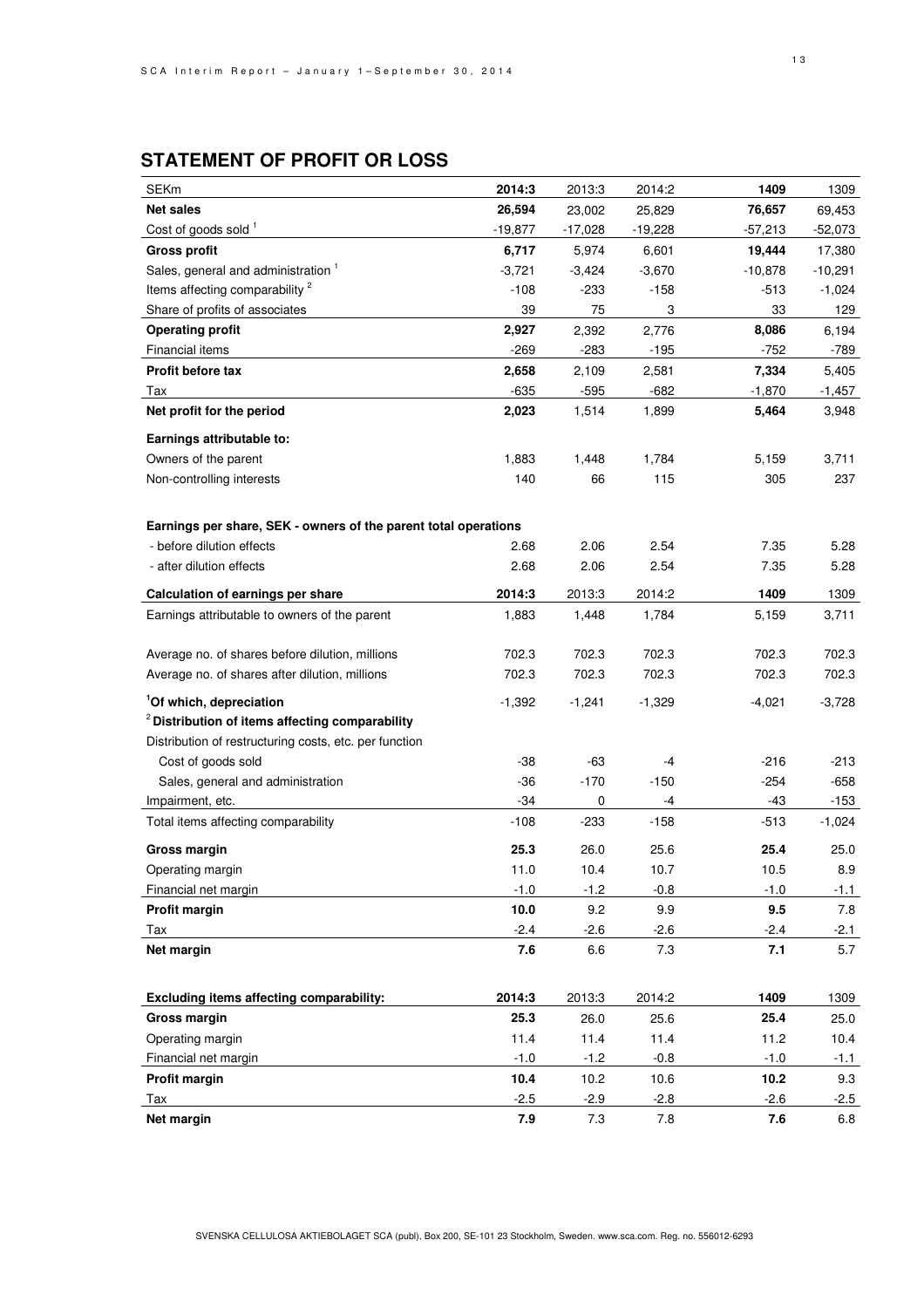# **STATEMENT OF PROFIT OR LOSS AND OTHER COMPREHENSIVE INCOME**

| <b>SEKm</b>                                                       | 2014:3   | 2013:3   | 2014:2 | 1409     | 1309    |
|-------------------------------------------------------------------|----------|----------|--------|----------|---------|
| Profit for the period                                             | 2,023    | 1,514    | 1,899  | 5,464    | 3,948   |
| Other comprehensive income for the period                         |          |          |        |          |         |
| Items never reclassified subsequently to profit or loss           |          |          |        |          |         |
| Actuarial gains/losses on defined benefit pension plans           | $-1,419$ | $-421$   | $-537$ | $-2,718$ | 1,208   |
| Income tax relating to components of other comprehensive income   | 335      | 127      | 137    | 652      | $-309$  |
|                                                                   | $-1,084$ | $-294$   | $-400$ | $-2,066$ | 899     |
| Items that may be reclassified subsequently to profit or loss     |          |          |        |          |         |
| Available-for-sale financial assets                               | $-102$   | 68       | 69     | 17       | 174     |
| Cash flow hedges                                                  | 169      | 98       | 21     | 88       | 9       |
| Exchange differences on translating foreign operations            | 1,556    | $-1,131$ | 2,079  | 3,329    | $-685$  |
| Gains/losses from hedges of net investments in foreign operations | $-532$   | 204      | $-419$ | -889     | 17      |
| Income tax relating to components of other comprehensive income   | 75       | -66      | 90     | 176      | $-254*$ |
|                                                                   | 1,166    | $-827$   | 1,840  | 2,721    | -739    |
| Other comprehensive income for the period, net of tax             | 82       | $-1,121$ | 1,440  | 655      | 160     |
| Total comprehensive income for the period                         | 2,105    | 393      | 3,339  | 6,119    | 4,108   |
| Total comprehensive income attributable to:                       |          |          |        |          |         |
| Owners of the parent                                              | 1,680    | 425      | 3,030  | 5,227    | 4,023   |
| Non-controlling interests                                         | 425      | $-32$    | 309    | 892      | 85      |
| *) Whereof a correction of previous year                          |          |          |        |          | $-249$  |

# **CONSOLIDATED STATEMENT OF CHANGES IN EQUITY**

| <b>SEKm</b>                                     | 1409     | 1309     |
|-------------------------------------------------|----------|----------|
| Attributable to owners of the parent            |          |          |
| Opening balance, January 1                      | 63,271   | 59,706   |
| Total comprehensive income for the period       | 5,227    | 4,023    |
| Dividend                                        | $-3,336$ | $-3,161$ |
| Issue costs associated                          | $-49$    | 0        |
| Acquisition of non-controlling interests        | $-110$   | $-666$   |
| Revaluation effect of non-controlling interests | -3       | -3       |
| <b>Closing balance</b>                          | 65,000   | 59,899   |
| Non-controlling interests                       |          |          |
| Opening balance, January 1                      | 4,540    | 1,993    |
| Total comprehensive income for the period       | 892      | 85       |
| <b>Dividend</b>                                 | $-106$   | -98      |
| Acquisition of non-controlling interests        | -59      | $-335$   |
| <b>Closing balance</b>                          | 5,267    | 1,645    |
| Total equity, closing balance                   | 70,267   | 61,544   |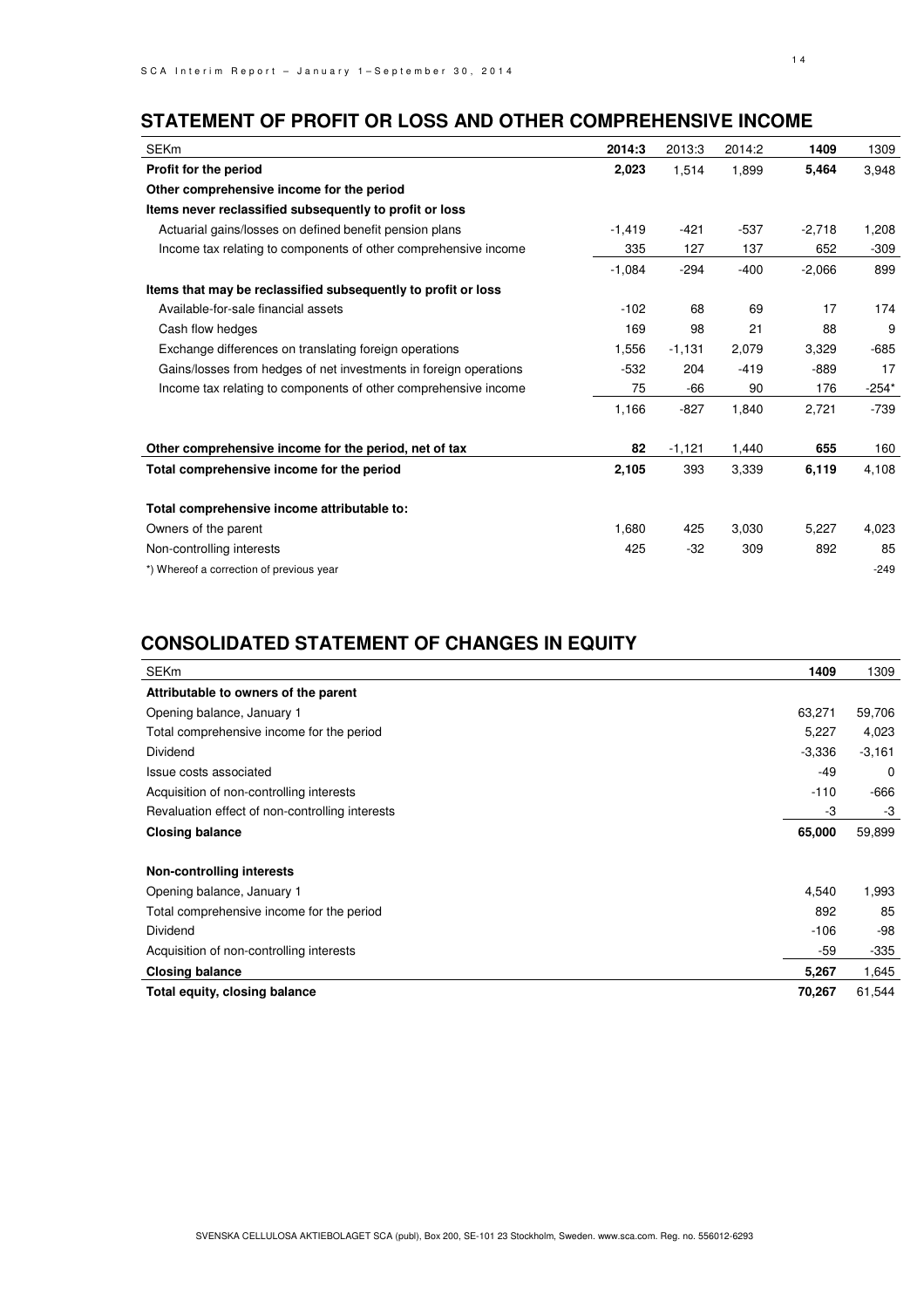# **CONSOLIDATED BALANCE SHEET**

| <b>SEKm</b>                                                                                | <b>Note</b> | September 30, 2014 | December 31, 2013 |
|--------------------------------------------------------------------------------------------|-------------|--------------------|-------------------|
|                                                                                            |             |                    |                   |
| <b>Assets</b>                                                                              |             |                    |                   |
| Goodwill                                                                                   |             | 14,750             | 13,785            |
| Other intangible assets                                                                    |             | 8,720              | 8,136             |
| Tangible assets                                                                            |             | 84,190             | 81,544            |
| Shares and participations                                                                  |             | 1,017              | 1,072             |
| Non-current financial assets                                                               | 4           | 2,599              | 3,190             |
| Other non-current receivables                                                              | 4           | 1,702              | 1,819             |
| <b>Total non-current assets</b>                                                            |             | 112,978            | 109,546           |
|                                                                                            |             |                    |                   |
| Operating receivables and inventories<br><b>Current financial assets</b>                   | 4<br>4      | 33,488             | 31,077            |
|                                                                                            |             | 541                | 536               |
| Non-current assets held for sale                                                           |             | 33                 | 32                |
| Cash and cash equivalents<br><b>Total current assets</b>                                   |             | 4,855              | 3,785             |
|                                                                                            |             | 38,917             | 35,430            |
| <b>Total assets</b>                                                                        |             | 151,895            | 144,976           |
| <b>Equity</b>                                                                              |             |                    |                   |
| Owners of the parent                                                                       |             | 65,000             | 63,271            |
| Non-controlling interests                                                                  |             | 5,267              | 4,540             |
| <b>Total equity</b>                                                                        |             | 70,267             | 67,811            |
|                                                                                            |             |                    |                   |
| Liabilities                                                                                |             |                    |                   |
| Provisions for pensions                                                                    |             | 4,798              | 2,548             |
| Other provisions                                                                           |             | 10,124             | 10,531            |
| Non-current financial liabilities                                                          | 4           | 24,532             | 28,703            |
| Other non-current liabilities                                                              | 4           | 582                | 593               |
| <b>Total non-current liabilities</b>                                                       |             | 40,036             | 42,375            |
|                                                                                            |             |                    |                   |
| Current financial liabilities <sup>1</sup>                                                 | 4           | 15,953             | 10,009            |
| Other current liabilities                                                                  | 4           | 25,639             | 24,781            |
| <b>Total current liabilities</b>                                                           |             | 41,592             | 34,790            |
| <b>Total liabilities</b>                                                                   |             | 81,628             | 77,165            |
| <b>Total equity and liabilities</b>                                                        |             | 151,895            | 144,976           |
| <sup>1</sup> Committed credit lines amount to SEK 18 675m of which unutilized SEK 18 675m. |             |                    |                   |
| Debt/equity ratio                                                                          |             | 0.53               | 0.50              |
| Visible equity/assets ratio                                                                |             | 43%                | 44%               |
|                                                                                            |             |                    |                   |
| Return on capital employed                                                                 |             | 10%                | 10%               |
| Return on equity                                                                           |             | 11%                | 9%                |
| Excluding items affecting comparability:                                                   |             |                    |                   |
| Return on capital employed                                                                 |             | 11%                | 11%               |
| Return on equity                                                                           |             | 11%                | 11%               |
| Equity per share, SEK                                                                      |             | 100                | 96                |
| Capital employed                                                                           |             | 107,684            | 101,730           |
| - of which working capital                                                                 |             | 8,876              | 7,740             |
|                                                                                            |             |                    |                   |
| Provisions for restructuring costs are included in the balance sheet as follows:           |             |                    |                   |
| - Other provisions*                                                                        |             | 410                | 416               |
| - Operating liabilities                                                                    |             | 517                | 786               |
| *) of which, provision for tax risks                                                       |             | 307                | 292               |
|                                                                                            |             |                    |                   |
| Net debt                                                                                   |             | 37,417             | 33,919            |
| <b>Total Equity</b>                                                                        |             | 70,267             | 67,811            |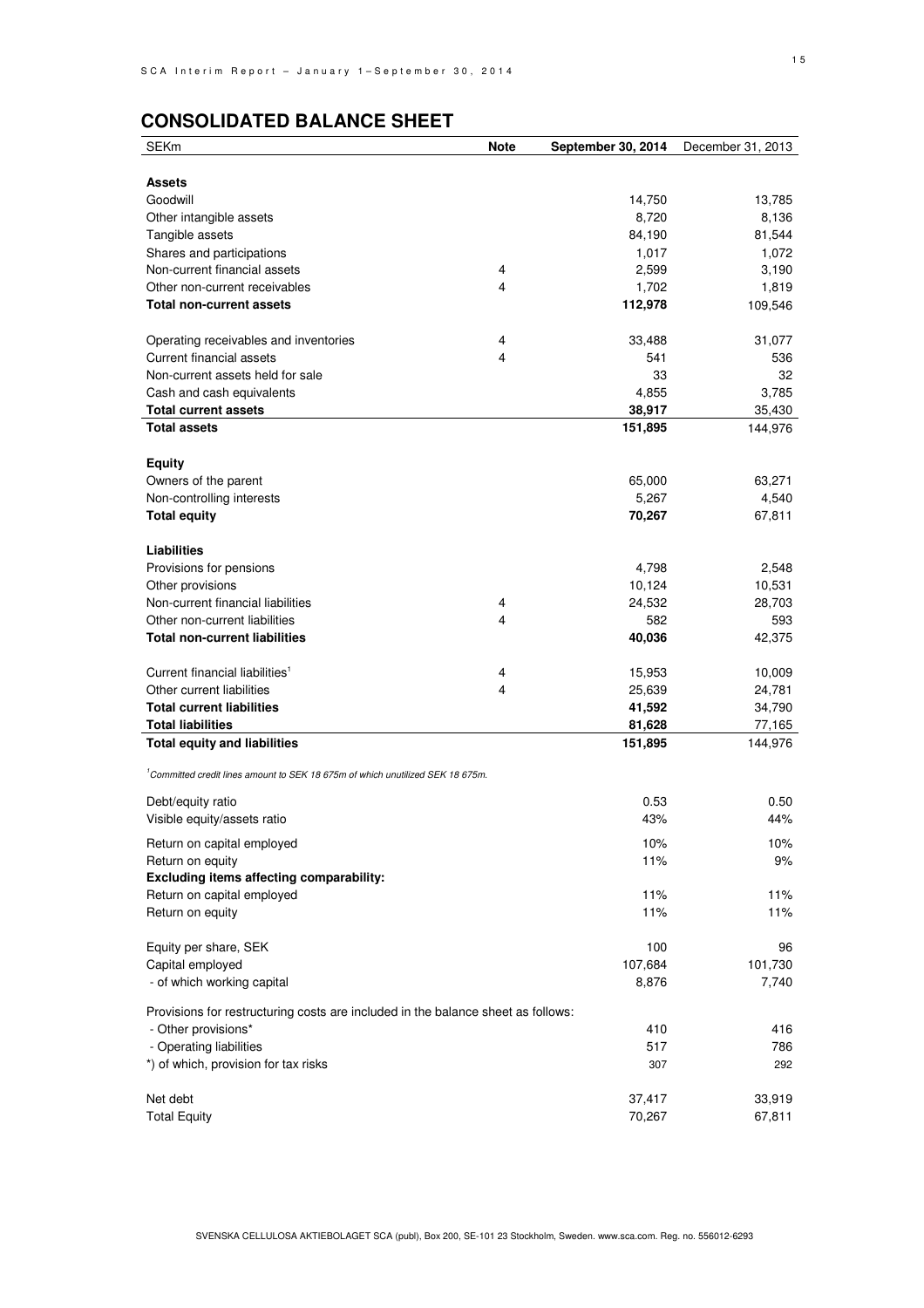# **NET SALES (business area reporting)**

| <b>SEKm</b>            | 1409   | 1309   | 2014:3 | 2014:2 | 2014:1 |        | 2013:4 2013:3 | 2013:2 |
|------------------------|--------|--------|--------|--------|--------|--------|---------------|--------|
| Personal Care          | 22.960 | 22.158 | 7.968  | 7.750  | 7.242  | 7.578  | 7.382         | 7.475  |
| Tissue                 | 41.628 | 35.739 | 14.473 | 14.039 | 13,116 | 12.357 | 11.910        | 11,930 |
| <b>Forest Products</b> | 12.453 | 11.879 | 4.237  | 4.217  | 3.999  | 3.646  | 3.843         | 3.788  |
| Other                  | -31    | 99     | -7     | -45    | 21     | -4     | -2            | 26     |
| Intra-group deliveries | $-353$ | $-422$ | $-77$  | $-132$ | $-144$ | $-157$ | $-131$        | $-100$ |
| <b>Total net sales</b> | 76.657 | 69.453 | 26.594 | 25.829 | 24,234 | 23,420 | 23,002        | 23.119 |

# **OPERATING PROFIT (business area reporting)**

| <b>SEKm</b>                                                                      | 1409     | 1309     | 2014:3 | 2014:2 | 2014:1 | 2013:4 | 2013:3 | 2013:2 |
|----------------------------------------------------------------------------------|----------|----------|--------|--------|--------|--------|--------|--------|
| <b>Personal Care</b>                                                             | 2,596    | 2,660    | 897    | 877    | 822    | 859    | 880    | 902    |
| <b>Tissue</b>                                                                    | 4,785    | 4,123    | 1,740  | 1,652  | 1,393  | 1,601  | 1,524  | .333   |
| Forest Products <sup>3</sup>                                                     | 1,822    | 927      | 613    | 623    | 586    | 916    | 420    | 250    |
| Other                                                                            | $-604$   | $-492$   | $-215$ | $-218$ | $-171$ | $-213$ | $-199$ | $-207$ |
| Total operating profit                                                           | 8,599    | 7,218    | 3,035  | 2,934  | 2,630  | 3,163  | 2,625  | 2,278  |
| Financial items                                                                  | $-752$   | $-789$   | $-269$ | $-195$ | $-288$ | $-272$ | $-283$ | $-227$ |
| Profit before tax                                                                | 7.847    | 6.429    | 2.766  | 2,739  | 2,342  | 2,891  | 2,342  | 2,051  |
| Tax                                                                              | $-1.996$ | $-1,706$ | $-660$ | $-722$ | $-614$ | -933   | $-656$ | $-524$ |
| Net profit for the period $2$                                                    | 5,851    | 4,723    | 2,106  | 2,017  | 1,728  | 1,958  | 1,686  | 1,527  |
| <sup>1</sup> Excluding items affecting comparability before tax amounting<br>to: | $-513$   | $-1,024$ | $-108$ | $-158$ | $-247$ | $-215$ | $-233$ | $-373$ |
| <sup>2</sup> Excluding items affecting comparability after tax amounting to:     | $-387$   | $-775$   | -83    | $-118$ | $-186$ | $-45$  | $-172$ | $-297$ |
| <sup>3</sup> Including gains on forest swaps, before tax                         | 333      | 128      | 6      | 175    | 152    | 455    |        | 0      |

# **OPERATING MARGIN (business area reporting)**

| %                      | 1409 | 1309 | 2014:3 | 2014:2 | 2014:1 | 2013:4 | 2013:3 2013:2 |      |
|------------------------|------|------|--------|--------|--------|--------|---------------|------|
| Personal Care          | 11.3 | 12.0 | 11.3   | 11.3   | 11.4   | 11.3   | 11.9          | 12.1 |
| Tissue                 | 11.5 | 11.5 | 12.0   | 11.8   | 10.6   | 13.0   | 12.8          | 11.2 |
| <b>Forest Products</b> | 14.6 | 7.8  | 14.5   | 14.8   | 14.7   | 25.1   | 10.9          | 6.6  |

# **STATEMENT OF PROFIT OR LOSS**

| <b>SEKm</b>                       | 2014:3   | 2014:2   | 2014:1   | 2013:4   | 2013:3    |
|-----------------------------------|----------|----------|----------|----------|-----------|
| <b>Net sales</b>                  | 26,594   | 25.829   | 24.234   | 23.420   | 23,002    |
|                                   |          |          |          |          |           |
| Cost of goods sold                | 19,877   | 19.228   | 18.108   | 17.512   | $-17,028$ |
| <b>Gross profit</b>               | 6,717    | 6,601    | 6,126    | 5,908    | 5,974     |
| Sales, general and administration | $-3.721$ | $-3.670$ | $-3.487$ | $-2.831$ | $-3.424$  |
| Items affecting comparability     | $-108$   | $-158$   | $-247$   | $-215$   | $-233$    |
| Share of profits of associates    | 39       | 3        | -9       | 86       | 75        |
| <b>Operating profit</b>           | 2,927    | 2.776    | 2,383    | 2.948    | 2,392     |
| Financial items                   | $-269$   | $-195$   | $-288$   | $-272$   | $-283$    |
| <b>Profit before tax</b>          | 2,658    | 2,581    | 2,095    | 2,676    | 2,109     |
| Taxes                             | $-635$   | -682     | $-553$   | $-763$   | $-595$    |
| Net profit for the period         | 2.023    | 1.899    | 1.542    | 1.913    | 1.514     |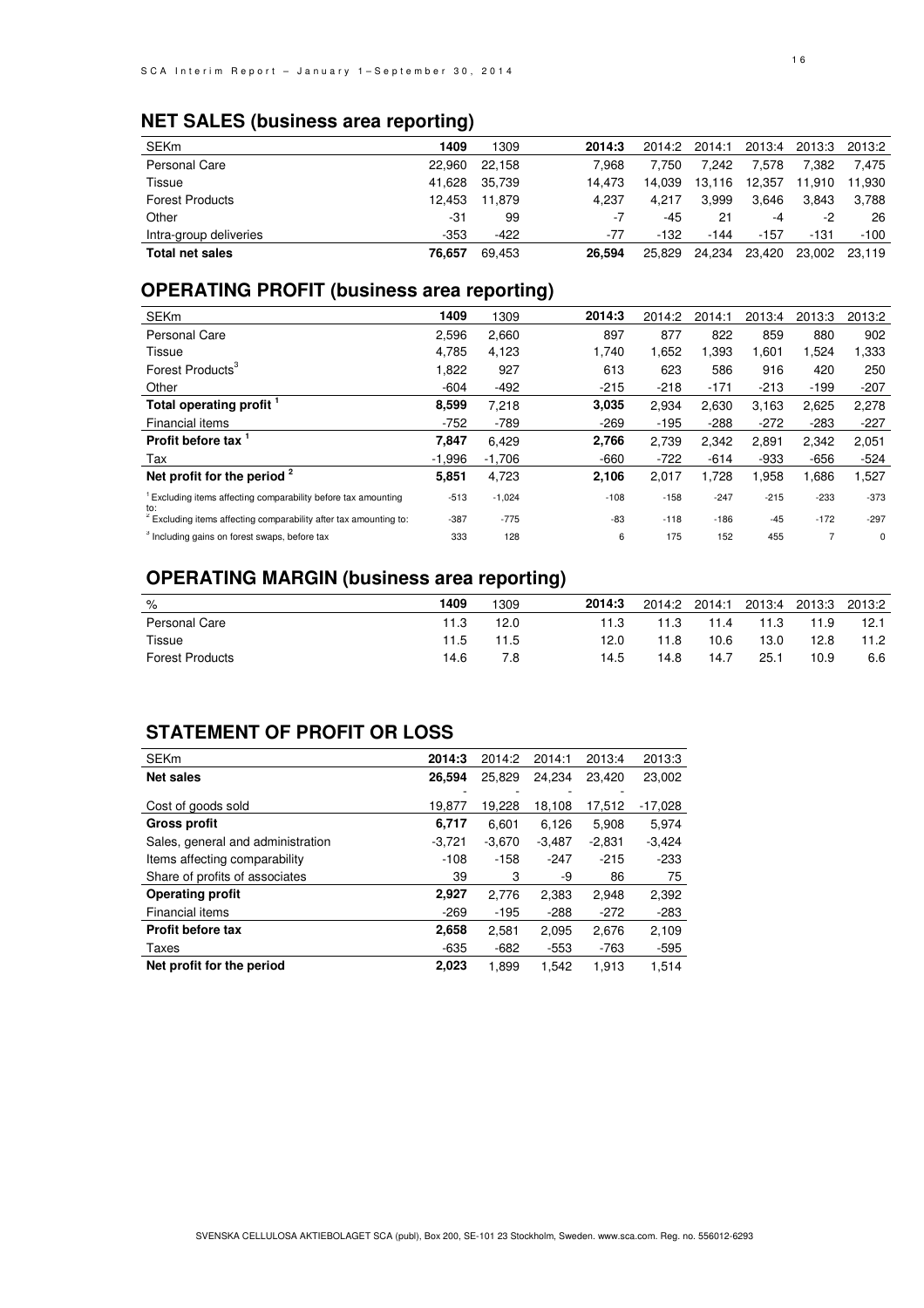# **INCOME STATEMENT PARENT COMPANY**

| <b>SEKm</b>               | 1409   | 1309   |
|---------------------------|--------|--------|
| Administrative expenses   | $-514$ | $-579$ |
| Other operating income    | 289    | 279    |
| Other operating expenses  | $-165$ | $-161$ |
| <b>Operating profit</b>   | -390   | $-461$ |
| Financial items           | 4,763  | 354    |
| Profit before tax         | 4,373  | $-107$ |
| Tax                       | 449    | 432    |
| Net profit for the period | 4,822  | 325    |

# **BALANCE SHEET PARENT COMPANY**

| <b>SEKm</b>                              | September 30, 2014 | December 31, 2013 |
|------------------------------------------|--------------------|-------------------|
| Intangible fixed assets                  | 0                  |                   |
| Tangible fixed assets                    | 8,019              | 7,644             |
| Financial fixed assets                   | 134,090            | 129,651           |
| Total fixed assets                       | 142,109            | 137,296           |
| Total current assets                     | 2,725              | 1,895             |
| <b>Total assets</b>                      | 144,834            | 139,191           |
|                                          |                    |                   |
| Restricted equity                        | 10,996             | 10,996            |
| Unrestricted equity                      | 43,492             | 42,006            |
| Total equity                             | 54,488             | 53,002            |
| Untaxed reserves                         | 197                | 197               |
| Provisions                               | 1,301              | 1,280             |
| Non-current liabilities                  | 22,223             | 21,367            |
| <b>Current liabilities</b>               | 66,625             | 63,345            |
| Total equity, provisions and liabilities | 144,834            | 139,191           |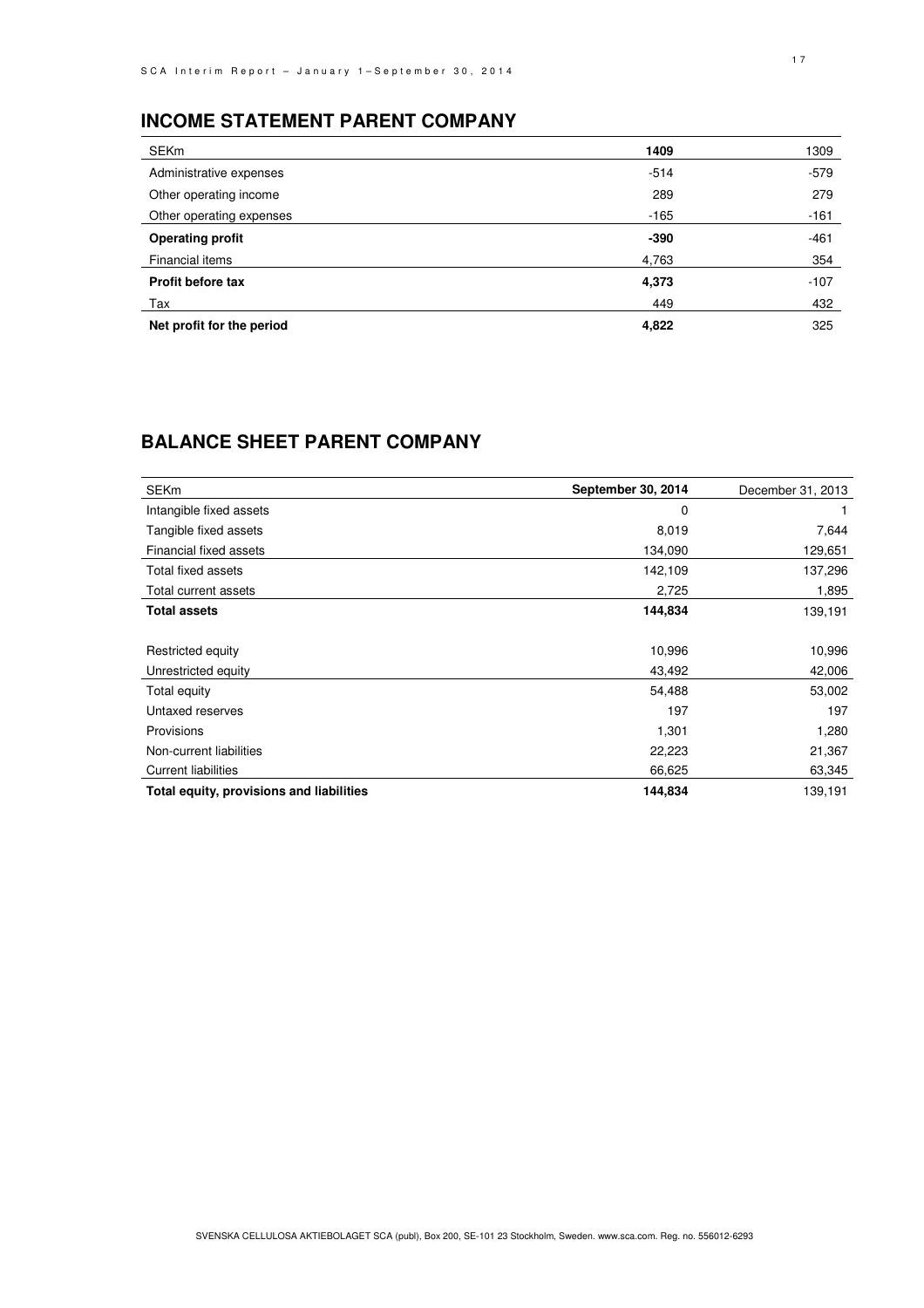# **NOTES**

### **1 ACCOUNTING PRINCIPLES**

This interim report has been prepared in accordance with IAS 34 and recommendation RFR 1 of the Swedish Financial Reporting Board (RFR), and with regard to the Parent Company, RFR 2.

Effective January 1, 2014, SCA applies the following new or amended IFRSs:

- IFRS 10 Consolidated Accounting
- **IFRS 11 Joint Arrangements**
- IFRS 12 Disclosures of Interests in Other Entities
- IAS 27 Separate Financial Statements
- IAS 28 Investments in Associates and Joint Ventures
- Amendments to IAS 36: Recoverable Amount Disclosure for Non-Financial Assets
- Amendments to IAS 39: Novation of Derivatives and Continuation of Hedge Accounting

These standards are applied retrospectively, entailing that income statements and balance sheets for 2013 and 2012 have been recalculated to reflect the changes in the new and amended reporting standards. The effects of these recalculations are outlined in note 6. It is mainly IFRS 10 Consolidated Accounting and IFRS 11 Joint Arrangements that have affected the recalculations. Other standards are not judged to have any material impact on the Group's or Parent Company's result of operations or financial position.

In other respects, the accounting principles applied correspond to those described in the 2013 Annual Report.

#### **Recalculation of joint ventures to subsidiaries**

IFRS 10 is based on already existing principles defining control as the decisive factor in determining whether a company is to be included in the consolidated accounts. The definition of control is based on the premise that the owner has the ability to control the company, is entitled to a return and has the power to influence the activities that impact the return. The standard provides further guidance should it not be clear whether there is a controlling influence. In light of the new standard, an analysis of shareholder agreements has been carried out. For some joint ventures, the assessment is that SCA has a controlling influence according to IFRS 10.

#### **Recalculation of joint ventures**

IFRS 11 Joint Arrangements is a new standard for classification of joint arrangements as joint ventures or joint operations. Decisive for the classification is how the rights and obligations are shared by the parties in a joint arrangement. In a joint operation, parties to the agreement have rights to the assets and obligations for the liabilities associated with the investment, meaning that the operator must account for its share of the assets, liabilities, revenues and costs according to the proportional method. In a joint venture, the parties that have joint control have rights to the net assets of the arrangement. Joint ventures will be accounted for using the equity method.

SCA previously applied the proportional method for most of its joint ventures. For companies that will continue to be classified as joint ventures, the proportional method will be replaced by the equity method, which entails that assets and liabilities will no longer be recognized on the balance sheet, but rather will be replaced by a net item including the goodwill for each joint venture. The same applies for the income statement, where income and expenses will be replaced by the recognition of the share in profits in the income statement as "Profits from joint ventures and associates". However, joint arrangements classified as joint operations will still be recognized in accordance with the proportional method.

For SCA, an analysis of the new standard has shown that most of the joint arrangements not reclassified as subsidiaries (refer to IFRS 10) will be classified as joint ventures and will be restated in accordance with the equity method. A small number of individual arrangements will be classified as joint operations and will continue to be recognized in accordance with the proportional method.

### **2 RISKS AND UNCERTAINTIES**

SCA's risk exposure and risk management are described on pages 60–65 of the 2013 Annual Report. No significant changes have taken place that have affected the reported risks.

Risks in conjunction with company acquisitions are analyzed in the due diligence processes that SCA carries out prior to all acquisitions. In cases where acquisitions have been carried out that may affect the assessment of SCA's risk exposure, these are described under the heading "Other events" in interim reports.

#### **Risk management processes**

SCA's board decides on the Group's strategic direction, based on recommendations made by Group management. Responsibility for the long-term, overall management of strategic risks corresponds to the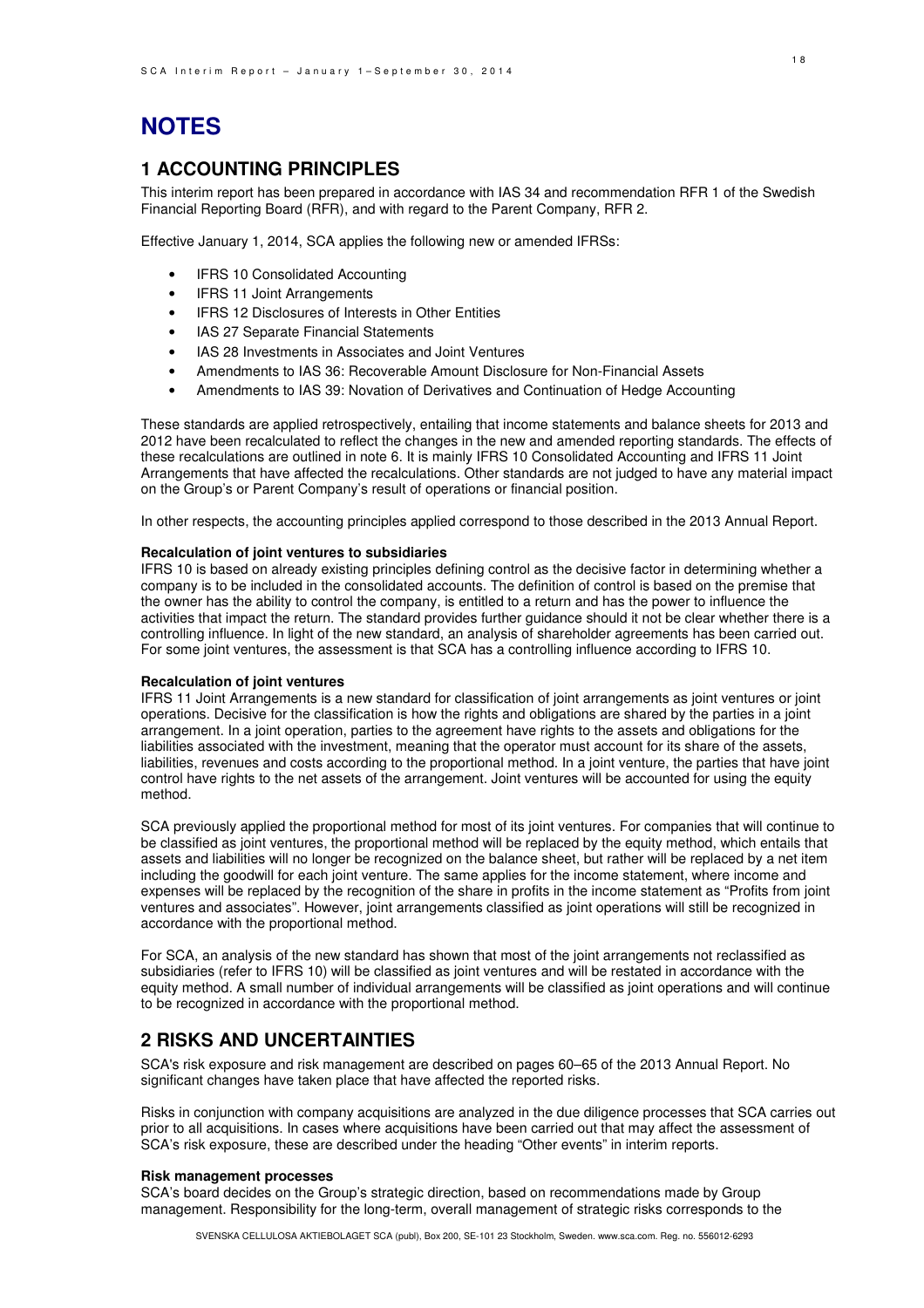company's delegation structure, from the Board to the CEO and from the CEO to the business unit presidents. This means that most operational risks are managed by SCA's business units at the local level, but that they are coordinated when considered necessary. The tools used in this coordination consist primarily of the business units' regular reporting and the annual strategy process, where risks and risk management are a part of the process.

SCA's financial risk management is centralized, as is the Group's internal bank for the Group companies' financial transactions and management of the Group's energy risks. Financial risks are managed in accordance with the Group's finance policy, which is adopted by SCA's board and which – together with SCA's energy risk policy – makes up a framework for risk management. Risks are aggregated and followed up on a regular basis to ensure compliance with these guidelines. SCA has also centralized other risk management.

SCA has a staff function for internal audit, which monitors compliance in the organization with the Group's policies.

## **3 RELATED PARTY TRANSACTIONS**

No transactions have been carried out between SCA and related parties that have had a material impact on the company's financial position and results of operations.

### **4 FINANCIAL INSTRUMENTS**

Distribution by level for measurement at fair value

|                              |           |                          |                          |                          | Financial   |                          |        |
|------------------------------|-----------|--------------------------|--------------------------|--------------------------|-------------|--------------------------|--------|
|                              | Carrying  |                          |                          |                          | liabilities |                          |        |
|                              | amount in | Measured                 | Derivative               | Available                | measured    |                          |        |
|                              | the       | at fair value            | s used for               | -for-sale                | at          |                          |        |
|                              | balance   | through                  | hedge                    | financial                | amortized   | Of which fair value by   |        |
| <b>SEKm</b>                  | sheet     | profit or loss           | accounting               | assets                   | cost        | level1                   |        |
| September 30, 2014           |           |                          |                          |                          |             | $\mathbf{1}$             | 2      |
|                              |           |                          |                          |                          |             |                          |        |
| Derivatives                  | 958       | 183                      | 775                      |                          |             |                          | 958    |
| Non-current financial        |           |                          |                          |                          |             |                          |        |
| assets                       | 1,687     | $\overline{\phantom{a}}$ | $\overline{\phantom{a}}$ | 1,687                    |             | 1,679                    | 8      |
| <b>Total assets</b>          | 2,645     | 183                      | 775                      | 1,687                    |             | 1,679                    | 966    |
|                              |           |                          |                          |                          |             |                          |        |
| Derivatives                  | 732       | 403                      | 329                      |                          |             |                          | 732    |
| <b>Financial liabilities</b> |           |                          |                          |                          |             |                          |        |
| Current financial            |           |                          |                          |                          |             |                          |        |
| liabilities                  | 24,373    | 3,189                    |                          | $\overline{\phantom{a}}$ | 21,184      |                          | 3,189  |
| Non-current financial        |           |                          |                          |                          |             |                          |        |
| liabilities                  | 15,614    | 13,177                   |                          | $\overline{\phantom{a}}$ | 2,437       |                          | 13,177 |
| <b>Total liabilities</b>     | 40,719    | 16,769                   | 329                      |                          | 23,621      | 23,621                   | 17,098 |
|                              |           |                          |                          |                          |             |                          |        |
|                              |           |                          |                          |                          |             |                          |        |
|                              |           |                          |                          |                          |             |                          |        |
| December 31, 2013            |           |                          |                          |                          |             |                          |        |
|                              |           |                          |                          |                          |             |                          |        |
| Derivatives                  | 1,082     | 273                      | 809                      |                          |             |                          | 1,082  |
| Non-current financial        |           |                          |                          |                          |             |                          |        |
| assets                       | 1,657     | $\blacksquare$           | $\blacksquare$           | 1,657                    |             | 1,649                    | 8      |
| <b>Total assets</b>          | 2,739     | 273                      | 809                      | 1,657                    |             | 1,649                    | 1,090  |
|                              |           |                          |                          |                          |             |                          |        |
| Derivatives                  | 647       | 186                      | 461                      |                          |             |                          | 647    |
| <b>Financial liabilities</b> |           |                          |                          |                          |             |                          |        |
| Current financial            |           |                          |                          |                          |             |                          |        |
| liabilities                  | 9,934     | 521                      |                          |                          | 9,413       |                          | 521    |
| Non-current financial        |           |                          |                          |                          |             |                          |        |
| liabilities                  | 28,406    | 15,796                   |                          |                          | 12,610      |                          | 15,796 |
| <b>Total liabilities</b>     | 38,987    | 16,503                   | 461                      | $\overline{\phantom{a}}$ | 22,023      | $\overline{\phantom{a}}$ | 16,964 |

<sup>1</sup> No financial instruments have been classified to level 3

The fair value of trade receivables, other current and non-current receivables, cash and cash equivalents, trade payables and other current and non-current liabilities is estimated to be equal to their book value. The total fair value of financial liabilities amounts to SEK 40,853m (39,010).

No transfers between level 1 and 2 were made during the period.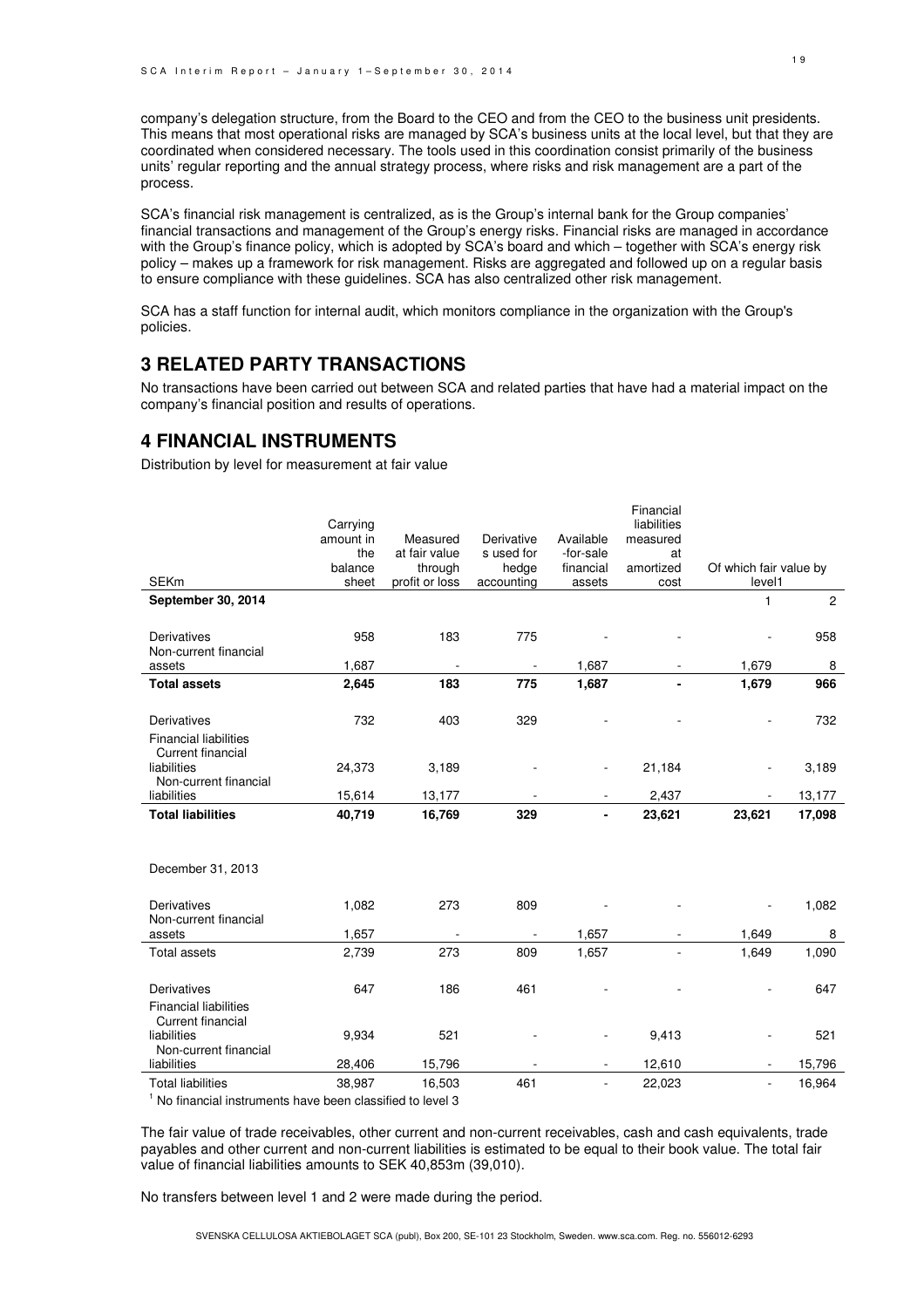The fair value of financial instruments is calculated based on current market quotations on the balance sheet date. The value of derivatives is based on published prices in an active market. The fair value of debt instruments is set using valuation models, such as discounting of future cash flows to quoted market interest rates for the respective durations.

## **5 ACQUISITIONS AND DIVESTMENTS**

During the fourth quarter of 2013 SCA acquired additional shares in Vinda. SCA became the majority shareholder with a 51.4% ownership. Vinda is a Chinese tissue company listed on the Hong Kong Stock Exchange. The preliminary purchase price allocation is presented in the 2013 year-end report. Vinda's net sales for the first nine months of 2014 amounted to SEK 4,837m and operating profit, excluding items affecting comparability amounted to SEK 430m, SEK 348m including items affecting comparability. Net sales during the third quarter amounted to SEK 1,750m. Operating profit excluding items affecting comparability amounted to SEK 143m, while operating profit including items affecting comparability totaled SEK 176m.

In June SCA acquired the outstanding 50% in Fine Sancella in Jordan from Nuqul Group. The consideration paid amounted to approximately USD 25m (approximately SEK 165m). Fine Sancella has previously been consolidated as a subsidiary, since SCA is considered to have a controlling influence. It is thus treated as an equity transaction and entails that no new purchase price allocation has been prepared.

### **6 EFFECTS OF RECALCULATIONS OF PREVIOUS PERIODS**

This note outlines the effects of recalculations of previous periods' cash flow statements, income statements, balance sheets and the quarterly overview of the segments and the note on financial instruments.

#### **Effects of recalculations, operating cash flow analysis, January–September 2013**

|                                                                             |                        | <b>Recalculation</b>         |                               |
|-----------------------------------------------------------------------------|------------------------|------------------------------|-------------------------------|
| <b>SEKm</b>                                                                 | Previously<br>reported | <b>IFRS10&amp;</b><br>IFRS11 | <b>After</b><br>recalculation |
| Operating cash surplus                                                      | 9,809                  | 384                          | 10,193                        |
| Change in working capital                                                   | $-1,019$               | -33                          | $-1,052$                      |
| Current capital expenditures, net                                           | $-2,258$               | $-25$                        | $-2,283$                      |
| Restructuring costs, etc.                                                   | $-769$                 | -1                           | $-770$                        |
| Operating cash flow                                                         | 5,763                  | 325                          | 6,088                         |
|                                                                             |                        |                              |                               |
| Financial items                                                             | $-745$                 | $-44$                        | $-789$                        |
| Income taxes paid                                                           | $-1,084$               | $-82$                        | $-1,166$                      |
| Other                                                                       | 126                    | 23                           | 149                           |
| Cash flow from current operations                                           | 4,060                  | 222                          | 4,282                         |
|                                                                             |                        |                              |                               |
| Acquisitions                                                                | $-940$                 | $-2$                         | $-942$                        |
| Strategic capital expenditures, fixed assets                                | $-1,213$               | $-17$                        | $-1,230$                      |
| <b>Divestments</b>                                                          | 1,554                  | $\mathbf 0$                  | 1,554                         |
| Cash flow before dividend                                                   | 3,461                  | 203                          | 3,664                         |
| Dividend                                                                    | $-3,193$               | $-65$                        | $-3,258$                      |
| Cash flow after dividend                                                    | 268                    | 138                          | 406                           |
| Net cash flow from disposal group                                           | 0                      | 0                            | 0                             |
| Net cash flow                                                               | 268                    | 138                          | 406                           |
| Net debt at the start of the period                                         | $-32,927$              | -136                         | $-33,063$                     |
| Net cash flow                                                               | 268                    | 138                          | 406                           |
| Remeasurement to equity                                                     | 1,382                  | 0                            | 1,382                         |
| Currency effects                                                            | 231                    | 39                           | 270                           |
| Effect of reclassification of operating liability*                          | $-186$                 | 0                            | $-186$                        |
| Net debt at the end of the period                                           | $-31,232$              | 41                           | $-31,191$                     |
| Debt/equity ratio                                                           | 0.52                   |                              | 0.51                          |
| Debt payment capacity, %                                                    | 36                     |                              | 37                            |
| * Provision for payroll tax has been reclassified to net debt under IAS 19. |                        |                              |                               |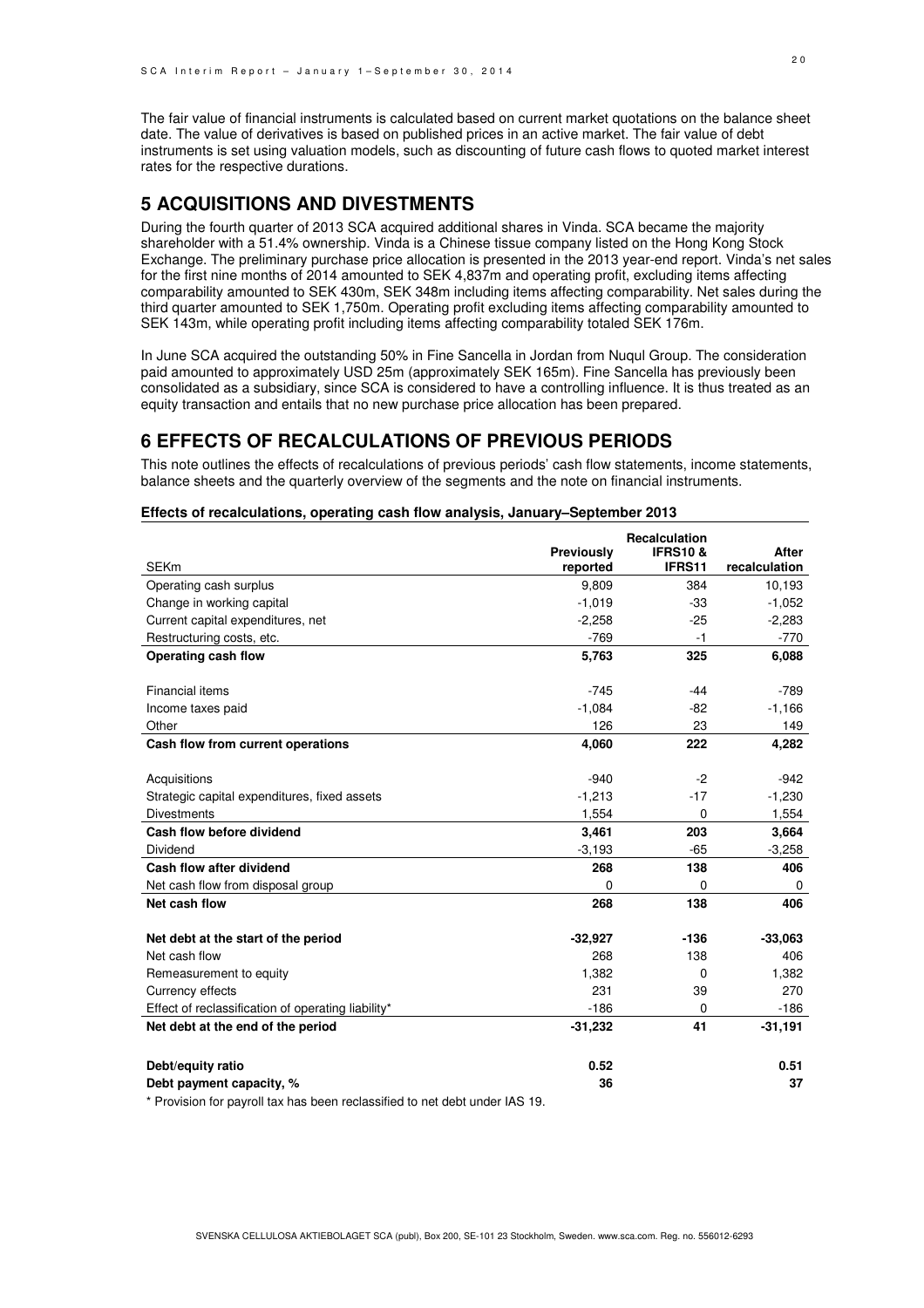### **Effects of recalculations, cash flow statement, January–September 2013**

| <b>Operating activities</b><br>Profit before tax<br>5,116<br>289<br>5,405<br>Adjustment for non-cash items <sup>1</sup><br>3,268<br>70<br>3,338<br>359<br>8,384<br>8,743<br>Paid tax<br>$-1,084$<br>-82<br>$-1,166$<br>Cash flow from operating activities<br>before changes in working capital<br>7,300<br>277<br>7,577<br>Cash flow from changes in working capital<br>Change in inventories<br>128<br>-53<br>75<br>Change in operating receivables<br>$-571$<br>$-613$<br>-42<br>$-576$<br>62<br>$-514$<br>Change in operating liabilities<br>Cash flow from operating activities<br>6,281<br>244<br>6,525<br><b>Investing activities</b><br>Acquisition of operations<br>88<br>$-2$<br>86<br>Sold operations<br>1,336<br>0<br>1,336<br>Acquisition tangible and intangible assets<br>$-3,787$<br>$-3,830$<br>-43<br>Sale of tangible assets<br>316<br>317<br>1<br>377<br>Repayment of loans from external parties<br>$-58$<br>319<br>Cash flow from investing activities<br>$-1,670$<br>-102<br>$-1,772$<br><b>Financing activities</b><br>Acquisition of non-controlling interests<br>$-1,028$<br>0<br>$-1,028$<br>155<br>Borrowings<br>127<br>-28<br>$-65$<br>$-3,258$<br>Dividends paid<br>$-3,193$<br>Cash flow from financing activities<br>$-4,066$<br>-93<br>$-4,159$<br>545<br>49<br>594<br>Cash flow for the period<br>Cash and cash equivalents at the beginning of the year<br>2,017<br>101<br>2,118<br>Exchange rate differences in cash and cash equivalents<br>$-10$<br>-44<br>-54<br>Cash and cash equivalents at the end of the period<br>2,518<br>140<br>2,658<br>8.91<br>0.35<br>9.25<br>Cash flow from operating activities per share, SEK<br>Reconciliation with operating cash flow analysis<br>Cash flow for the period<br>545<br>594<br>49<br><b>Deducted items:</b><br>Repayment of loans from external parties<br>-377<br>58<br>-319<br>$-127$<br>$-155$<br>28<br><b>Borrowings</b><br><b>Added items:</b><br>Net debt in acquired and divested operations<br>218<br>218<br>0<br>37<br>3<br>Accrued interest<br>40<br>Net cash flow according to operating cash flow analysis<br>268<br>138<br>406<br><sup>1</sup> Depreciation and impairment, fixed assets<br>3,825<br>3,881<br>56<br>Fair-value measurement/net growth of forest assets<br>$-442$<br>0<br>$-442$<br>Gains sale/swap of assets<br>$-176$<br>-176<br>0<br>Unpaid related to efficiency programs<br>396<br>396<br>0<br>Profit or Loss from disposals<br>120<br>120<br>0<br>Payments related to efficiency programs, already recognized<br>-435<br>0<br>-435<br>$-196$<br>Other<br>190<br>-6<br>70<br>3,338<br>Total<br>3,268 | <b>SEKm</b> | Previously<br>reported | <b>Recalculation</b><br><b>IFRS10&amp;</b><br>IFRS11 | After<br>recalculation |
|---------------------------------------------------------------------------------------------------------------------------------------------------------------------------------------------------------------------------------------------------------------------------------------------------------------------------------------------------------------------------------------------------------------------------------------------------------------------------------------------------------------------------------------------------------------------------------------------------------------------------------------------------------------------------------------------------------------------------------------------------------------------------------------------------------------------------------------------------------------------------------------------------------------------------------------------------------------------------------------------------------------------------------------------------------------------------------------------------------------------------------------------------------------------------------------------------------------------------------------------------------------------------------------------------------------------------------------------------------------------------------------------------------------------------------------------------------------------------------------------------------------------------------------------------------------------------------------------------------------------------------------------------------------------------------------------------------------------------------------------------------------------------------------------------------------------------------------------------------------------------------------------------------------------------------------------------------------------------------------------------------------------------------------------------------------------------------------------------------------------------------------------------------------------------------------------------------------------------------------------------------------------------------------------------------------------------------------------------------------------------------------------------------------------------------------------------------------------------------------------------------------------------------------------------------------------------------------------------------------------------|-------------|------------------------|------------------------------------------------------|------------------------|
|                                                                                                                                                                                                                                                                                                                                                                                                                                                                                                                                                                                                                                                                                                                                                                                                                                                                                                                                                                                                                                                                                                                                                                                                                                                                                                                                                                                                                                                                                                                                                                                                                                                                                                                                                                                                                                                                                                                                                                                                                                                                                                                                                                                                                                                                                                                                                                                                                                                                                                                                                                                                                           |             |                        |                                                      |                        |
|                                                                                                                                                                                                                                                                                                                                                                                                                                                                                                                                                                                                                                                                                                                                                                                                                                                                                                                                                                                                                                                                                                                                                                                                                                                                                                                                                                                                                                                                                                                                                                                                                                                                                                                                                                                                                                                                                                                                                                                                                                                                                                                                                                                                                                                                                                                                                                                                                                                                                                                                                                                                                           |             |                        |                                                      |                        |
|                                                                                                                                                                                                                                                                                                                                                                                                                                                                                                                                                                                                                                                                                                                                                                                                                                                                                                                                                                                                                                                                                                                                                                                                                                                                                                                                                                                                                                                                                                                                                                                                                                                                                                                                                                                                                                                                                                                                                                                                                                                                                                                                                                                                                                                                                                                                                                                                                                                                                                                                                                                                                           |             |                        |                                                      |                        |
|                                                                                                                                                                                                                                                                                                                                                                                                                                                                                                                                                                                                                                                                                                                                                                                                                                                                                                                                                                                                                                                                                                                                                                                                                                                                                                                                                                                                                                                                                                                                                                                                                                                                                                                                                                                                                                                                                                                                                                                                                                                                                                                                                                                                                                                                                                                                                                                                                                                                                                                                                                                                                           |             |                        |                                                      |                        |
|                                                                                                                                                                                                                                                                                                                                                                                                                                                                                                                                                                                                                                                                                                                                                                                                                                                                                                                                                                                                                                                                                                                                                                                                                                                                                                                                                                                                                                                                                                                                                                                                                                                                                                                                                                                                                                                                                                                                                                                                                                                                                                                                                                                                                                                                                                                                                                                                                                                                                                                                                                                                                           |             |                        |                                                      |                        |
|                                                                                                                                                                                                                                                                                                                                                                                                                                                                                                                                                                                                                                                                                                                                                                                                                                                                                                                                                                                                                                                                                                                                                                                                                                                                                                                                                                                                                                                                                                                                                                                                                                                                                                                                                                                                                                                                                                                                                                                                                                                                                                                                                                                                                                                                                                                                                                                                                                                                                                                                                                                                                           |             |                        |                                                      |                        |
|                                                                                                                                                                                                                                                                                                                                                                                                                                                                                                                                                                                                                                                                                                                                                                                                                                                                                                                                                                                                                                                                                                                                                                                                                                                                                                                                                                                                                                                                                                                                                                                                                                                                                                                                                                                                                                                                                                                                                                                                                                                                                                                                                                                                                                                                                                                                                                                                                                                                                                                                                                                                                           |             |                        |                                                      |                        |
|                                                                                                                                                                                                                                                                                                                                                                                                                                                                                                                                                                                                                                                                                                                                                                                                                                                                                                                                                                                                                                                                                                                                                                                                                                                                                                                                                                                                                                                                                                                                                                                                                                                                                                                                                                                                                                                                                                                                                                                                                                                                                                                                                                                                                                                                                                                                                                                                                                                                                                                                                                                                                           |             |                        |                                                      |                        |
|                                                                                                                                                                                                                                                                                                                                                                                                                                                                                                                                                                                                                                                                                                                                                                                                                                                                                                                                                                                                                                                                                                                                                                                                                                                                                                                                                                                                                                                                                                                                                                                                                                                                                                                                                                                                                                                                                                                                                                                                                                                                                                                                                                                                                                                                                                                                                                                                                                                                                                                                                                                                                           |             |                        |                                                      |                        |
|                                                                                                                                                                                                                                                                                                                                                                                                                                                                                                                                                                                                                                                                                                                                                                                                                                                                                                                                                                                                                                                                                                                                                                                                                                                                                                                                                                                                                                                                                                                                                                                                                                                                                                                                                                                                                                                                                                                                                                                                                                                                                                                                                                                                                                                                                                                                                                                                                                                                                                                                                                                                                           |             |                        |                                                      |                        |
|                                                                                                                                                                                                                                                                                                                                                                                                                                                                                                                                                                                                                                                                                                                                                                                                                                                                                                                                                                                                                                                                                                                                                                                                                                                                                                                                                                                                                                                                                                                                                                                                                                                                                                                                                                                                                                                                                                                                                                                                                                                                                                                                                                                                                                                                                                                                                                                                                                                                                                                                                                                                                           |             |                        |                                                      |                        |
|                                                                                                                                                                                                                                                                                                                                                                                                                                                                                                                                                                                                                                                                                                                                                                                                                                                                                                                                                                                                                                                                                                                                                                                                                                                                                                                                                                                                                                                                                                                                                                                                                                                                                                                                                                                                                                                                                                                                                                                                                                                                                                                                                                                                                                                                                                                                                                                                                                                                                                                                                                                                                           |             |                        |                                                      |                        |
|                                                                                                                                                                                                                                                                                                                                                                                                                                                                                                                                                                                                                                                                                                                                                                                                                                                                                                                                                                                                                                                                                                                                                                                                                                                                                                                                                                                                                                                                                                                                                                                                                                                                                                                                                                                                                                                                                                                                                                                                                                                                                                                                                                                                                                                                                                                                                                                                                                                                                                                                                                                                                           |             |                        |                                                      |                        |
|                                                                                                                                                                                                                                                                                                                                                                                                                                                                                                                                                                                                                                                                                                                                                                                                                                                                                                                                                                                                                                                                                                                                                                                                                                                                                                                                                                                                                                                                                                                                                                                                                                                                                                                                                                                                                                                                                                                                                                                                                                                                                                                                                                                                                                                                                                                                                                                                                                                                                                                                                                                                                           |             |                        |                                                      |                        |
|                                                                                                                                                                                                                                                                                                                                                                                                                                                                                                                                                                                                                                                                                                                                                                                                                                                                                                                                                                                                                                                                                                                                                                                                                                                                                                                                                                                                                                                                                                                                                                                                                                                                                                                                                                                                                                                                                                                                                                                                                                                                                                                                                                                                                                                                                                                                                                                                                                                                                                                                                                                                                           |             |                        |                                                      |                        |
|                                                                                                                                                                                                                                                                                                                                                                                                                                                                                                                                                                                                                                                                                                                                                                                                                                                                                                                                                                                                                                                                                                                                                                                                                                                                                                                                                                                                                                                                                                                                                                                                                                                                                                                                                                                                                                                                                                                                                                                                                                                                                                                                                                                                                                                                                                                                                                                                                                                                                                                                                                                                                           |             |                        |                                                      |                        |
|                                                                                                                                                                                                                                                                                                                                                                                                                                                                                                                                                                                                                                                                                                                                                                                                                                                                                                                                                                                                                                                                                                                                                                                                                                                                                                                                                                                                                                                                                                                                                                                                                                                                                                                                                                                                                                                                                                                                                                                                                                                                                                                                                                                                                                                                                                                                                                                                                                                                                                                                                                                                                           |             |                        |                                                      |                        |
|                                                                                                                                                                                                                                                                                                                                                                                                                                                                                                                                                                                                                                                                                                                                                                                                                                                                                                                                                                                                                                                                                                                                                                                                                                                                                                                                                                                                                                                                                                                                                                                                                                                                                                                                                                                                                                                                                                                                                                                                                                                                                                                                                                                                                                                                                                                                                                                                                                                                                                                                                                                                                           |             |                        |                                                      |                        |
|                                                                                                                                                                                                                                                                                                                                                                                                                                                                                                                                                                                                                                                                                                                                                                                                                                                                                                                                                                                                                                                                                                                                                                                                                                                                                                                                                                                                                                                                                                                                                                                                                                                                                                                                                                                                                                                                                                                                                                                                                                                                                                                                                                                                                                                                                                                                                                                                                                                                                                                                                                                                                           |             |                        |                                                      |                        |
|                                                                                                                                                                                                                                                                                                                                                                                                                                                                                                                                                                                                                                                                                                                                                                                                                                                                                                                                                                                                                                                                                                                                                                                                                                                                                                                                                                                                                                                                                                                                                                                                                                                                                                                                                                                                                                                                                                                                                                                                                                                                                                                                                                                                                                                                                                                                                                                                                                                                                                                                                                                                                           |             |                        |                                                      |                        |
|                                                                                                                                                                                                                                                                                                                                                                                                                                                                                                                                                                                                                                                                                                                                                                                                                                                                                                                                                                                                                                                                                                                                                                                                                                                                                                                                                                                                                                                                                                                                                                                                                                                                                                                                                                                                                                                                                                                                                                                                                                                                                                                                                                                                                                                                                                                                                                                                                                                                                                                                                                                                                           |             |                        |                                                      |                        |
|                                                                                                                                                                                                                                                                                                                                                                                                                                                                                                                                                                                                                                                                                                                                                                                                                                                                                                                                                                                                                                                                                                                                                                                                                                                                                                                                                                                                                                                                                                                                                                                                                                                                                                                                                                                                                                                                                                                                                                                                                                                                                                                                                                                                                                                                                                                                                                                                                                                                                                                                                                                                                           |             |                        |                                                      |                        |
|                                                                                                                                                                                                                                                                                                                                                                                                                                                                                                                                                                                                                                                                                                                                                                                                                                                                                                                                                                                                                                                                                                                                                                                                                                                                                                                                                                                                                                                                                                                                                                                                                                                                                                                                                                                                                                                                                                                                                                                                                                                                                                                                                                                                                                                                                                                                                                                                                                                                                                                                                                                                                           |             |                        |                                                      |                        |
|                                                                                                                                                                                                                                                                                                                                                                                                                                                                                                                                                                                                                                                                                                                                                                                                                                                                                                                                                                                                                                                                                                                                                                                                                                                                                                                                                                                                                                                                                                                                                                                                                                                                                                                                                                                                                                                                                                                                                                                                                                                                                                                                                                                                                                                                                                                                                                                                                                                                                                                                                                                                                           |             |                        |                                                      |                        |
|                                                                                                                                                                                                                                                                                                                                                                                                                                                                                                                                                                                                                                                                                                                                                                                                                                                                                                                                                                                                                                                                                                                                                                                                                                                                                                                                                                                                                                                                                                                                                                                                                                                                                                                                                                                                                                                                                                                                                                                                                                                                                                                                                                                                                                                                                                                                                                                                                                                                                                                                                                                                                           |             |                        |                                                      |                        |
|                                                                                                                                                                                                                                                                                                                                                                                                                                                                                                                                                                                                                                                                                                                                                                                                                                                                                                                                                                                                                                                                                                                                                                                                                                                                                                                                                                                                                                                                                                                                                                                                                                                                                                                                                                                                                                                                                                                                                                                                                                                                                                                                                                                                                                                                                                                                                                                                                                                                                                                                                                                                                           |             |                        |                                                      |                        |
|                                                                                                                                                                                                                                                                                                                                                                                                                                                                                                                                                                                                                                                                                                                                                                                                                                                                                                                                                                                                                                                                                                                                                                                                                                                                                                                                                                                                                                                                                                                                                                                                                                                                                                                                                                                                                                                                                                                                                                                                                                                                                                                                                                                                                                                                                                                                                                                                                                                                                                                                                                                                                           |             |                        |                                                      |                        |
|                                                                                                                                                                                                                                                                                                                                                                                                                                                                                                                                                                                                                                                                                                                                                                                                                                                                                                                                                                                                                                                                                                                                                                                                                                                                                                                                                                                                                                                                                                                                                                                                                                                                                                                                                                                                                                                                                                                                                                                                                                                                                                                                                                                                                                                                                                                                                                                                                                                                                                                                                                                                                           |             |                        |                                                      |                        |
|                                                                                                                                                                                                                                                                                                                                                                                                                                                                                                                                                                                                                                                                                                                                                                                                                                                                                                                                                                                                                                                                                                                                                                                                                                                                                                                                                                                                                                                                                                                                                                                                                                                                                                                                                                                                                                                                                                                                                                                                                                                                                                                                                                                                                                                                                                                                                                                                                                                                                                                                                                                                                           |             |                        |                                                      |                        |
|                                                                                                                                                                                                                                                                                                                                                                                                                                                                                                                                                                                                                                                                                                                                                                                                                                                                                                                                                                                                                                                                                                                                                                                                                                                                                                                                                                                                                                                                                                                                                                                                                                                                                                                                                                                                                                                                                                                                                                                                                                                                                                                                                                                                                                                                                                                                                                                                                                                                                                                                                                                                                           |             |                        |                                                      |                        |
|                                                                                                                                                                                                                                                                                                                                                                                                                                                                                                                                                                                                                                                                                                                                                                                                                                                                                                                                                                                                                                                                                                                                                                                                                                                                                                                                                                                                                                                                                                                                                                                                                                                                                                                                                                                                                                                                                                                                                                                                                                                                                                                                                                                                                                                                                                                                                                                                                                                                                                                                                                                                                           |             |                        |                                                      |                        |
|                                                                                                                                                                                                                                                                                                                                                                                                                                                                                                                                                                                                                                                                                                                                                                                                                                                                                                                                                                                                                                                                                                                                                                                                                                                                                                                                                                                                                                                                                                                                                                                                                                                                                                                                                                                                                                                                                                                                                                                                                                                                                                                                                                                                                                                                                                                                                                                                                                                                                                                                                                                                                           |             |                        |                                                      |                        |
|                                                                                                                                                                                                                                                                                                                                                                                                                                                                                                                                                                                                                                                                                                                                                                                                                                                                                                                                                                                                                                                                                                                                                                                                                                                                                                                                                                                                                                                                                                                                                                                                                                                                                                                                                                                                                                                                                                                                                                                                                                                                                                                                                                                                                                                                                                                                                                                                                                                                                                                                                                                                                           |             |                        |                                                      |                        |
|                                                                                                                                                                                                                                                                                                                                                                                                                                                                                                                                                                                                                                                                                                                                                                                                                                                                                                                                                                                                                                                                                                                                                                                                                                                                                                                                                                                                                                                                                                                                                                                                                                                                                                                                                                                                                                                                                                                                                                                                                                                                                                                                                                                                                                                                                                                                                                                                                                                                                                                                                                                                                           |             |                        |                                                      |                        |
|                                                                                                                                                                                                                                                                                                                                                                                                                                                                                                                                                                                                                                                                                                                                                                                                                                                                                                                                                                                                                                                                                                                                                                                                                                                                                                                                                                                                                                                                                                                                                                                                                                                                                                                                                                                                                                                                                                                                                                                                                                                                                                                                                                                                                                                                                                                                                                                                                                                                                                                                                                                                                           |             |                        |                                                      |                        |
|                                                                                                                                                                                                                                                                                                                                                                                                                                                                                                                                                                                                                                                                                                                                                                                                                                                                                                                                                                                                                                                                                                                                                                                                                                                                                                                                                                                                                                                                                                                                                                                                                                                                                                                                                                                                                                                                                                                                                                                                                                                                                                                                                                                                                                                                                                                                                                                                                                                                                                                                                                                                                           |             |                        |                                                      |                        |
|                                                                                                                                                                                                                                                                                                                                                                                                                                                                                                                                                                                                                                                                                                                                                                                                                                                                                                                                                                                                                                                                                                                                                                                                                                                                                                                                                                                                                                                                                                                                                                                                                                                                                                                                                                                                                                                                                                                                                                                                                                                                                                                                                                                                                                                                                                                                                                                                                                                                                                                                                                                                                           |             |                        |                                                      |                        |
|                                                                                                                                                                                                                                                                                                                                                                                                                                                                                                                                                                                                                                                                                                                                                                                                                                                                                                                                                                                                                                                                                                                                                                                                                                                                                                                                                                                                                                                                                                                                                                                                                                                                                                                                                                                                                                                                                                                                                                                                                                                                                                                                                                                                                                                                                                                                                                                                                                                                                                                                                                                                                           |             |                        |                                                      |                        |
|                                                                                                                                                                                                                                                                                                                                                                                                                                                                                                                                                                                                                                                                                                                                                                                                                                                                                                                                                                                                                                                                                                                                                                                                                                                                                                                                                                                                                                                                                                                                                                                                                                                                                                                                                                                                                                                                                                                                                                                                                                                                                                                                                                                                                                                                                                                                                                                                                                                                                                                                                                                                                           |             |                        |                                                      |                        |
|                                                                                                                                                                                                                                                                                                                                                                                                                                                                                                                                                                                                                                                                                                                                                                                                                                                                                                                                                                                                                                                                                                                                                                                                                                                                                                                                                                                                                                                                                                                                                                                                                                                                                                                                                                                                                                                                                                                                                                                                                                                                                                                                                                                                                                                                                                                                                                                                                                                                                                                                                                                                                           |             |                        |                                                      |                        |
|                                                                                                                                                                                                                                                                                                                                                                                                                                                                                                                                                                                                                                                                                                                                                                                                                                                                                                                                                                                                                                                                                                                                                                                                                                                                                                                                                                                                                                                                                                                                                                                                                                                                                                                                                                                                                                                                                                                                                                                                                                                                                                                                                                                                                                                                                                                                                                                                                                                                                                                                                                                                                           |             |                        |                                                      |                        |
|                                                                                                                                                                                                                                                                                                                                                                                                                                                                                                                                                                                                                                                                                                                                                                                                                                                                                                                                                                                                                                                                                                                                                                                                                                                                                                                                                                                                                                                                                                                                                                                                                                                                                                                                                                                                                                                                                                                                                                                                                                                                                                                                                                                                                                                                                                                                                                                                                                                                                                                                                                                                                           |             |                        |                                                      |                        |
|                                                                                                                                                                                                                                                                                                                                                                                                                                                                                                                                                                                                                                                                                                                                                                                                                                                                                                                                                                                                                                                                                                                                                                                                                                                                                                                                                                                                                                                                                                                                                                                                                                                                                                                                                                                                                                                                                                                                                                                                                                                                                                                                                                                                                                                                                                                                                                                                                                                                                                                                                                                                                           |             |                        |                                                      |                        |
|                                                                                                                                                                                                                                                                                                                                                                                                                                                                                                                                                                                                                                                                                                                                                                                                                                                                                                                                                                                                                                                                                                                                                                                                                                                                                                                                                                                                                                                                                                                                                                                                                                                                                                                                                                                                                                                                                                                                                                                                                                                                                                                                                                                                                                                                                                                                                                                                                                                                                                                                                                                                                           |             |                        |                                                      |                        |
|                                                                                                                                                                                                                                                                                                                                                                                                                                                                                                                                                                                                                                                                                                                                                                                                                                                                                                                                                                                                                                                                                                                                                                                                                                                                                                                                                                                                                                                                                                                                                                                                                                                                                                                                                                                                                                                                                                                                                                                                                                                                                                                                                                                                                                                                                                                                                                                                                                                                                                                                                                                                                           |             |                        |                                                      |                        |
|                                                                                                                                                                                                                                                                                                                                                                                                                                                                                                                                                                                                                                                                                                                                                                                                                                                                                                                                                                                                                                                                                                                                                                                                                                                                                                                                                                                                                                                                                                                                                                                                                                                                                                                                                                                                                                                                                                                                                                                                                                                                                                                                                                                                                                                                                                                                                                                                                                                                                                                                                                                                                           |             |                        |                                                      |                        |
|                                                                                                                                                                                                                                                                                                                                                                                                                                                                                                                                                                                                                                                                                                                                                                                                                                                                                                                                                                                                                                                                                                                                                                                                                                                                                                                                                                                                                                                                                                                                                                                                                                                                                                                                                                                                                                                                                                                                                                                                                                                                                                                                                                                                                                                                                                                                                                                                                                                                                                                                                                                                                           |             |                        |                                                      |                        |
|                                                                                                                                                                                                                                                                                                                                                                                                                                                                                                                                                                                                                                                                                                                                                                                                                                                                                                                                                                                                                                                                                                                                                                                                                                                                                                                                                                                                                                                                                                                                                                                                                                                                                                                                                                                                                                                                                                                                                                                                                                                                                                                                                                                                                                                                                                                                                                                                                                                                                                                                                                                                                           |             |                        |                                                      |                        |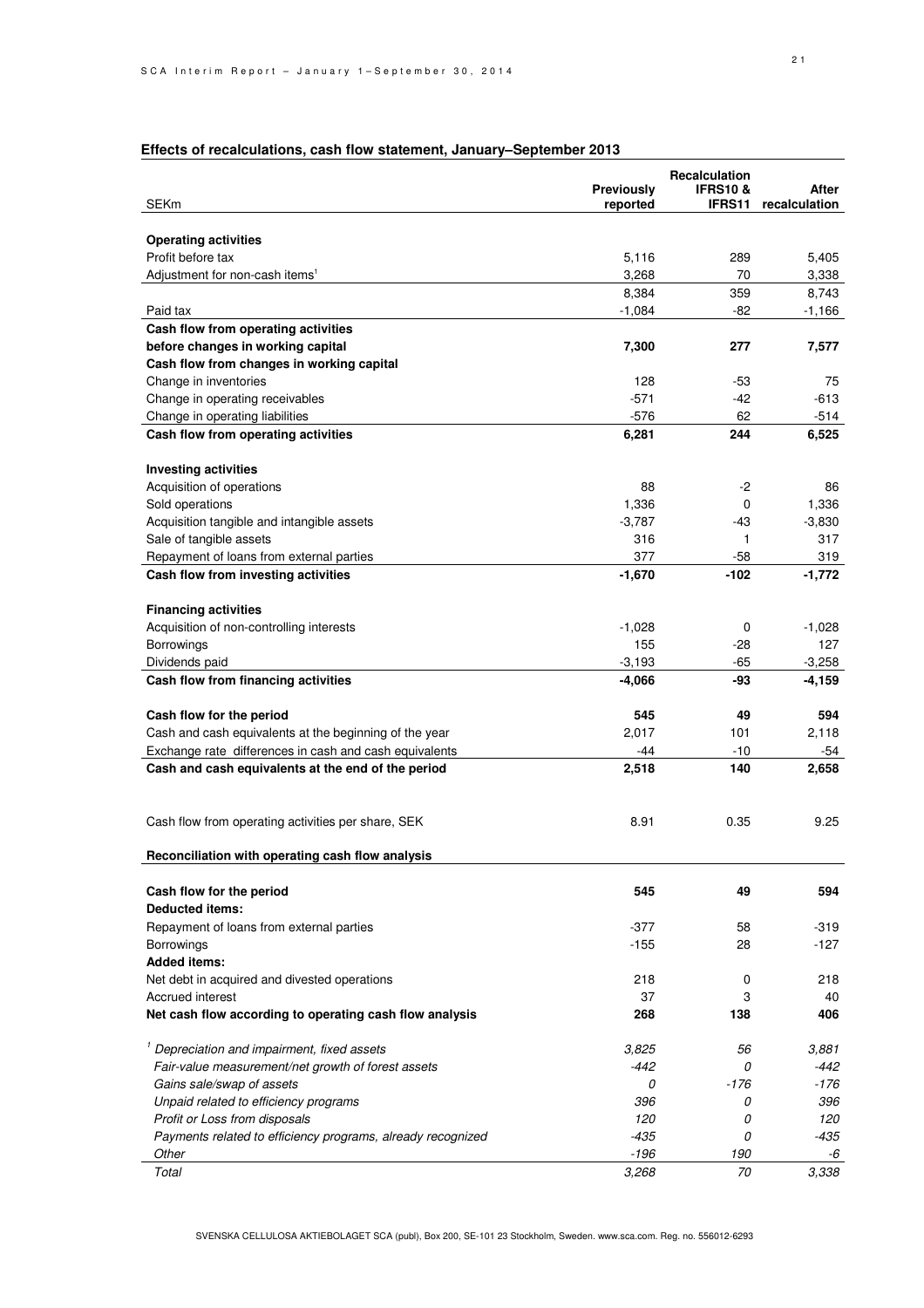| <b>SEKm</b>                                                                                 | Pre-<br>viously<br>reported | Recalculation<br><b>IFRS10&amp;</b><br>IFRS11 | After re-<br>calculation | Pre-<br>viously<br>reported | Recalculation<br><b>IFRS10 &amp;</b><br>IFRS11 | After re-<br>calculation |
|---------------------------------------------------------------------------------------------|-----------------------------|-----------------------------------------------|--------------------------|-----------------------------|------------------------------------------------|--------------------------|
| <b>Net sales</b>                                                                            | 22,046                      | 956                                           | 23,002                   | 66,577                      | 2,876                                          | 69,453                   |
| Cost of goods sold 1                                                                        | $-16,383$                   | -645                                          | $-17,028$                | $-50,156$                   | $-1,917$                                       | $-52,073$                |
| <b>Gross profit</b>                                                                         | 5,663                       | 311                                           | 5,974                    | 16,421                      | 959                                            | 17,380                   |
| Sales, general and administration <sup>1</sup>                                              | $-3,212$                    | -212                                          | $-3,424$                 | $-9,660$                    | $-631$                                         | $-10,291$                |
| Items affecting comparability <sup>2</sup>                                                  | $-233$                      | 0                                             | $-233$                   | $-1,024$                    | 0                                              | $-1,024$                 |
| Share of profits of associates                                                              | 73                          | 2                                             | 75                       | 124                         | 5                                              | 129                      |
| <b>Operating profit</b>                                                                     | 2,291                       | 101                                           | 2,392                    | 5,861                       | 333                                            | 6,194                    |
| Financial items                                                                             | $-268$                      | $-15$                                         | $-283$                   | $-745$                      | -44                                            | $-789$                   |
| Profit before tax                                                                           | 2,023                       | 86                                            | 2,109                    | 5,116                       | 289                                            | 5,405                    |
| Tax                                                                                         | -574                        | $-21$                                         | $-595$                   | $-1,378$                    | $-79$                                          | $-1,457$                 |
| Net profit for the period                                                                   | 1,449                       | 65                                            | 1,514                    | 3,738                       | 210                                            | 3,948                    |
| Earnings attributable to:                                                                   |                             |                                               |                          |                             |                                                |                          |
| Owners of the parent                                                                        | 1,449                       | $-1$                                          | 1,448                    | 3,711                       | 0                                              | 3,711                    |
| Non-controlling interests                                                                   | 0                           | 66                                            | 66                       | 27                          | 210                                            | 237                      |
| Earnings per share, SEK - owners of the parent total operations                             |                             |                                               |                          |                             |                                                |                          |
| - before dilution effects                                                                   | 2.06                        |                                               | 2.06                     | 5.28                        |                                                | 5.28                     |
| - after dilution effects                                                                    | 2.06                        |                                               | 2.06                     | 5.28                        |                                                | 5.28                     |
| Calculation of earnings per share                                                           |                             |                                               |                          |                             |                                                |                          |
| Earnings attributable to owners of the<br>parent                                            | 1,449                       | $-1$                                          | 1,448                    | 3,711                       | 0                                              | 3,711                    |
| Average no. of shares before dilution,<br>millions<br>Average no. of shares after dilution, | 702.3                       |                                               | 702.3                    | 702.3                       |                                                | 702.3                    |
| millions                                                                                    | 702.3                       |                                               | 702.3                    | 702.3                       |                                                | 702.3                    |
| <sup>10f</sup> which, depreciation                                                          | $-1,222$                    | $-19$                                         | $-1,241$                 | $-3,672$                    | -56                                            | $-3,728$                 |
| <sup>2</sup> Distribution of items affecting comparability                                  |                             |                                               |                          |                             |                                                |                          |
| Distribution of restructuring costs, etc. per function                                      |                             |                                               |                          |                             |                                                |                          |
| Cost of goods sold                                                                          | -63                         | 0                                             | -63                      | $-213$                      | 0                                              | $-213$                   |
| Sales, general and administration                                                           | $-160$                      | $-10$                                         | $-170$                   | $-648$                      | $-10$                                          | $-658$                   |
| Impairment, etc.                                                                            | $-10$                       | 10                                            | 0                        | $-163$                      | 10                                             | $-153$                   |
| Total items affecting comparability                                                         | $-233$                      | $\pmb{0}$                                     | $-233$                   | $-1,024$                    | 0                                              | $-1,024$                 |
| Gross margin                                                                                | 25.7                        | 0.3                                           | 26.0                     | 24.7                        | 0.3                                            | 25.0                     |
| Operating margin                                                                            | 10.4                        | $0.0\,$                                       | 10.4                     | 8.8                         | 0.1                                            | 8.9                      |
| Financial net margin                                                                        | $-1.2$                      | 0.0                                           | $-1.2$                   | $-1.1$                      | 0.0                                            | $-1.1$                   |
| Profit margin                                                                               | 9.2                         | 0.0                                           | 9.2                      | 7.7                         | 0.1                                            | 7.8                      |
| Tax                                                                                         | $-2.6$                      | 0.0                                           | $-2.6$                   | $-2.1$                      | 0.0                                            | $-2.1$                   |
| Net margin                                                                                  | 6.6                         | 0.0                                           | 6.6                      | 5.6                         | 0.1                                            | 5.7                      |
| Excluding items affecting comparability:                                                    |                             |                                               |                          |                             |                                                |                          |
| Gross margin                                                                                | 25.7                        | 0.3                                           | 26.0                     | 24.7                        | 0.3                                            | 25.0                     |
| Operating margin                                                                            | 11.4                        | $0.0\,$                                       | 11.4                     | 10.3                        | 0.1                                            | 10.4                     |
| Financial net margin                                                                        | $-1.2$                      | 0.0                                           | $-1.2$                   | $-1.1$                      | $0.0\,$                                        | $-1.1$                   |
| Profit margin                                                                               | 10.2                        | $0.0\,$                                       | 10.2                     | 9.2                         | 0.1                                            | 9.3                      |

### **Effects of recalculations, statement of profit or loss**

SVENSKA CELLULOSA AKTIEBOLAGET SCA (publ), Box 200, SE-101 23 Stockholm, Sweden. www.sca.com. Reg. no. 556012-6293

Tax -2.9 0.0 -2.9 -2.4 -0.1 -2.5 **Net margin 7.3 0.0** 7.3 **6.8 0.0** 6.8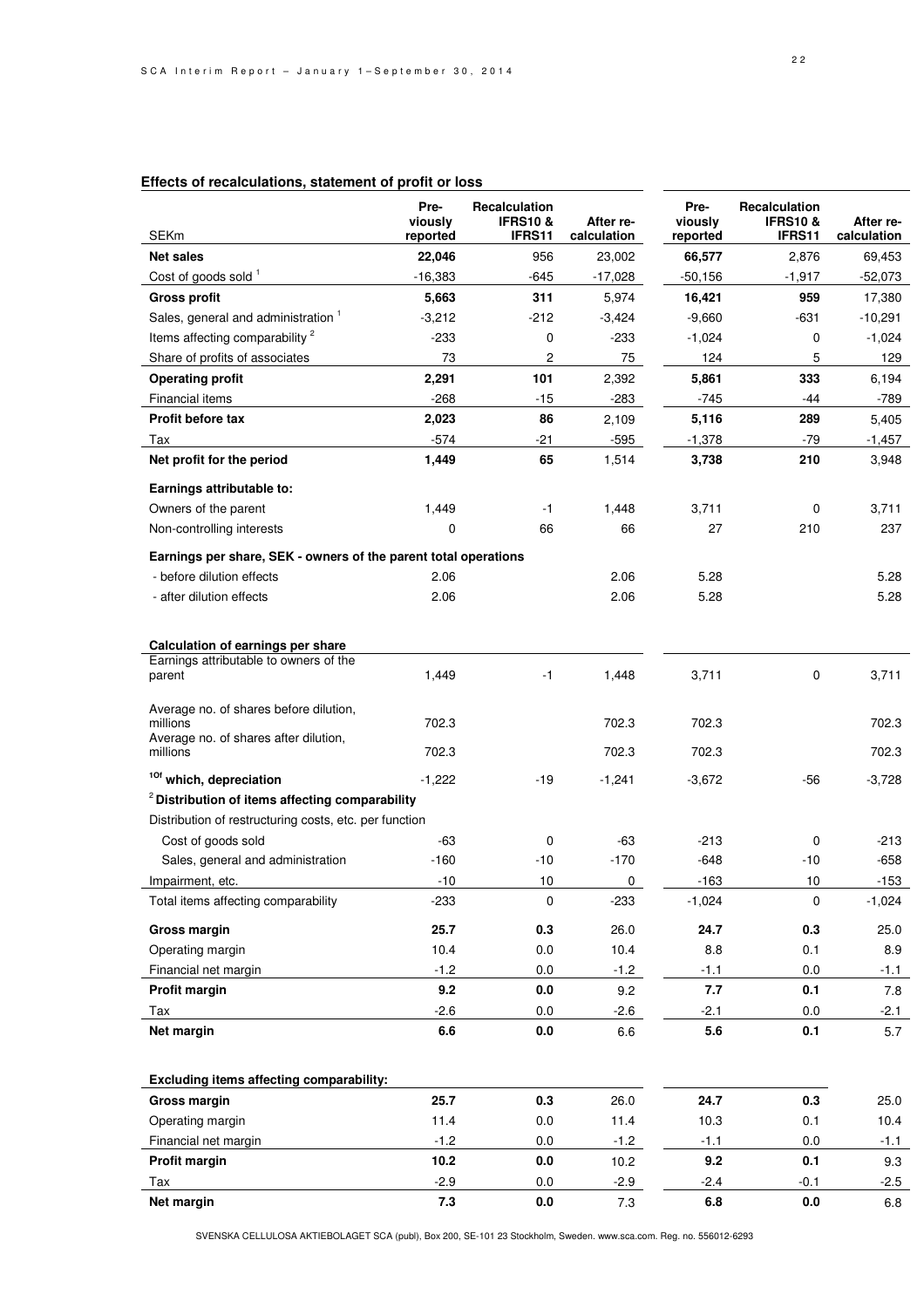| alvalation of concontaatoa balance cheett                                        | Previously       | Recalculation<br><b>IFRS10&amp;</b> | After         |  |  |
|----------------------------------------------------------------------------------|------------------|-------------------------------------|---------------|--|--|
| <b>SEKm</b>                                                                      | reported         | <b>IFRS11</b>                       | recalculation |  |  |
|                                                                                  |                  |                                     |               |  |  |
| <b>Assets</b>                                                                    |                  |                                     |               |  |  |
| Goodwill                                                                         | 13,630           | 155                                 | 13,785        |  |  |
| Other intangible assets                                                          | 8,031            | 105                                 | 8,136         |  |  |
| Tangible assets                                                                  | 80,570           | 974                                 | 81,544        |  |  |
| Shares and participations                                                        | 1,310            | $-238$                              | 1,072         |  |  |
| Non-current financial assets                                                     | 3,221            | -31                                 | 3,190         |  |  |
| Other non-current receivables                                                    | 1,720<br>108,482 | 99                                  | 1,819         |  |  |
| Total non-current assets                                                         |                  | 1,064                               | 109,546       |  |  |
| Operating receivables and inventories                                            | 29,882           | 1,195                               | 31,077        |  |  |
| Current financial assets                                                         | 227              | 309                                 | 536           |  |  |
| Non-current assets held for sale                                                 | 32               | 0                                   | 32            |  |  |
| Cash and cash equivalents                                                        | 3,649            | 136                                 | 3,785         |  |  |
| <b>Total current assets</b>                                                      | 33,790           | 1,640                               | 35,430        |  |  |
| <b>Total assets</b>                                                              | 142,272          | 2,704                               | 144,976       |  |  |
|                                                                                  |                  |                                     |               |  |  |
| <b>Equity</b>                                                                    |                  |                                     |               |  |  |
| Owners of the parent                                                             | 63,271           | 0                                   | 63,271        |  |  |
| Non-controlling interests                                                        | 3,033            | 1,507                               | 4,540         |  |  |
| <b>Total equity</b>                                                              | 66,304           | 1,507                               | 67,811        |  |  |
| Liabilities                                                                      |                  |                                     |               |  |  |
| Provisions for pensions                                                          | 2,546            | 2                                   | 2,548         |  |  |
| Other provisions                                                                 | 10,432           | 99                                  | 10,531        |  |  |
| Non-current financial liabilities                                                | 28,444           | 259                                 | 28,703        |  |  |
| Other non-current liabilities                                                    | 586              | 7                                   | 593           |  |  |
| <b>Total non-current liabilities</b>                                             | 42,008           | 367                                 | 42,375        |  |  |
|                                                                                  |                  |                                     |               |  |  |
| <b>Current financial liabilities</b>                                             | 9,828            | 181                                 | 10,009        |  |  |
| Other current liabilities                                                        | 24,132           | 649                                 | 24,781        |  |  |
| <b>Total current liabilities</b>                                                 | 33,960           | 830                                 | 34,790        |  |  |
| <b>Total liabilities</b>                                                         | 75,968           | 1,197                               | 77,165        |  |  |
| <b>Total equity and liabilities</b>                                              | 142,272          | 2,704                               | 144,976       |  |  |
|                                                                                  |                  |                                     |               |  |  |
|                                                                                  |                  |                                     |               |  |  |
| Debt/equity ratio                                                                | 0.51             |                                     | 0.50          |  |  |
| Visible equity/assets ratio                                                      | 44%              |                                     | 44%           |  |  |
| Return on capital employed                                                       | 9%               |                                     | 10%           |  |  |
| Return on equity                                                                 | 9%               |                                     | 9%            |  |  |
| Excluding items affecting comparability:                                         |                  |                                     |               |  |  |
| Return on capital employed                                                       | 11%              |                                     | 11%           |  |  |
| Return on equity                                                                 | 10%              |                                     | 11%           |  |  |
|                                                                                  |                  |                                     |               |  |  |
| Equity per share, SEK                                                            | 94               | 2                                   | 96            |  |  |
| Capital employed                                                                 | 100,190          | 1,540                               | 101,730       |  |  |
| - of which working capital                                                       | 7,224            | 516                                 | 7,740         |  |  |
| Provisions for restructuring costs are included in the balance sheet as follows: |                  |                                     |               |  |  |
| - Other provisions*                                                              | 786              | $-370$                              | 416           |  |  |
| - Operating liabilities                                                          | 414              | 372                                 | 786           |  |  |
| *) of which, provision for tax risks                                             | 293              | $-1$                                | 292           |  |  |
|                                                                                  |                  |                                     |               |  |  |
| Net debt                                                                         | 33,886           | 33                                  | 33,919        |  |  |

### **Recalculation of consolidated balance sheet, December 31, 2013**

SVENSKA CELLULOSA AKTIEBOLAGET SCA (publ), Box 200, SE-101 23 Stockholm, Sweden. www.sca.com. Reg. no. 556012-6293

Total Equity 66,304 1,507 67,811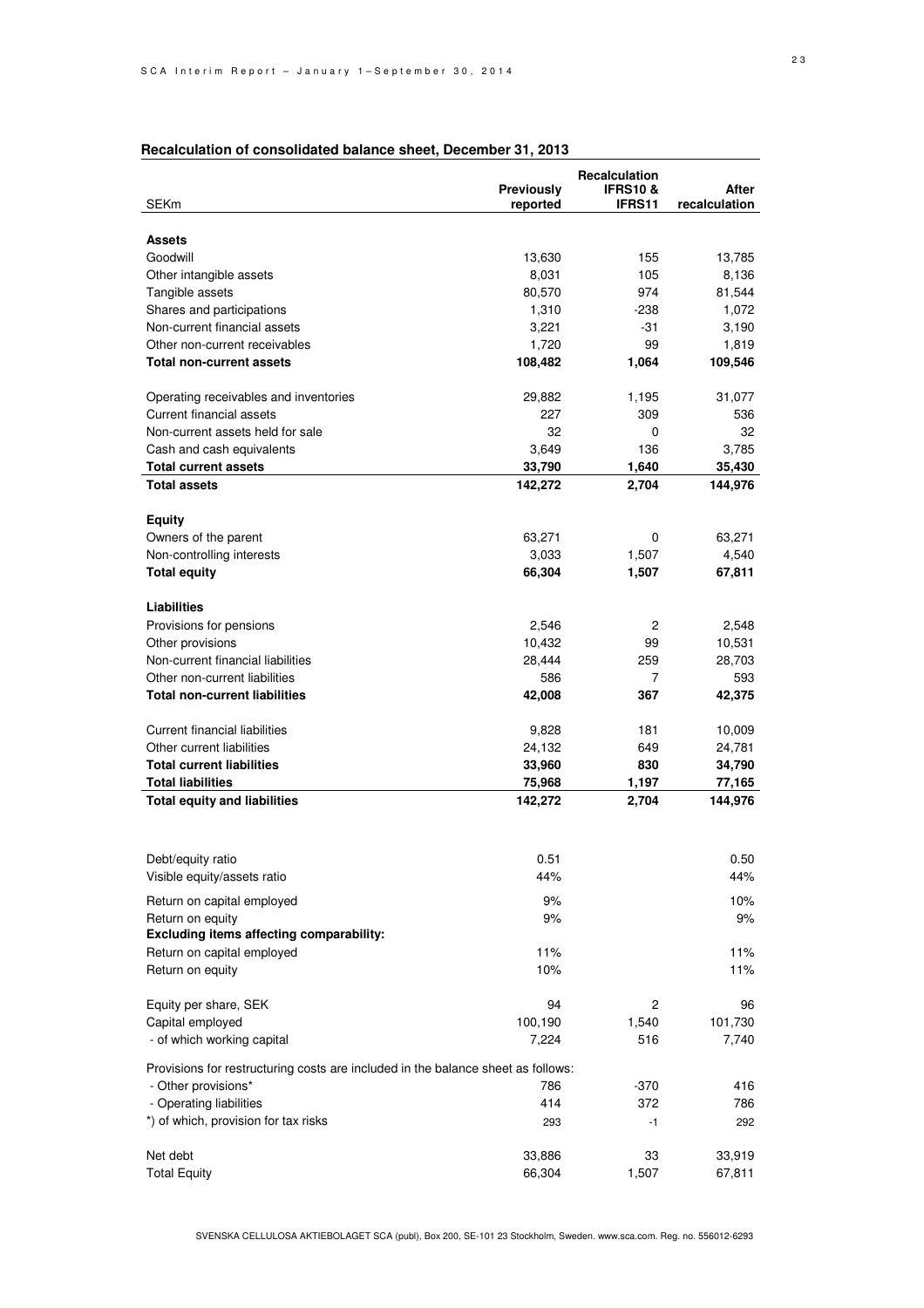| <b>SEKm</b>                                                       | <b>Previously</b><br>reported | <b>Recalculation</b><br><b>IFRS10&amp;</b><br>IFRS11 | After<br>recalculation |
|-------------------------------------------------------------------|-------------------------------|------------------------------------------------------|------------------------|
| Profit for the period                                             | 1,449                         | 65                                                   | 1,514                  |
| Other comprehensive income for the period                         |                               |                                                      |                        |
| Items never reclassified subsequently to profit or loss           |                               |                                                      |                        |
| Actuarial gains/losses on defined benefit pension plans           | $-421$                        | $\Omega$                                             | $-421$                 |
| Income tax relating to components of other comprehensive income   | 127                           | 0                                                    | 127                    |
|                                                                   | $-294$                        | 0                                                    | $-294$                 |
| Items that may be reclassified subsequently to profit or loss     |                               |                                                      |                        |
| Available-for-sale financial assets                               | 68                            | 0                                                    | 68                     |
| Cash flow hedges                                                  | 98                            | 0                                                    | 98                     |
| Exchange differences on translating foreign operations            | $-1,036$                      | $-95$                                                | $-1,131$               |
| Gains/losses from hedges of net investments in foreign operations | 204                           | 0                                                    | 204                    |
| Income tax relating to components of other comprehensive income   | $-66$                         | 0                                                    | -66                    |
|                                                                   | $-732$                        | $-95$                                                | $-827$                 |
| Other comprehensive income for the period, net of tax             | $-1,026$                      | -95                                                  | $-1,121$               |
| Total comprehensive income for the period                         | 423                           | $-30$                                                | 393                    |
| Total comprehensive income attributable to:                       |                               |                                                      |                        |
| Owners of the parent                                              | 425                           | 0                                                    | 425                    |
| Non-controlling interests                                         | -2                            | $-30$                                                | $-32$                  |

#### **Recalculation of consolidated statement of profit or loss and other comprehensive income, third quarter 2013**

#### **Recalculation of consolidated statement of profit or loss and other comprehensive income, January-September 2013**

| <b>SEKm</b>                                                       | Previously<br>reported | <b>Recalculation</b><br><b>IFRS10&amp;</b><br><b>IFRS11</b> | After<br>recalculation |
|-------------------------------------------------------------------|------------------------|-------------------------------------------------------------|------------------------|
| Profit for the period                                             | 1,826                  | 87                                                          | 1,913                  |
| Other comprehensive income for the period                         |                        |                                                             |                        |
| Items never reclassified subsequently to profit or loss           |                        |                                                             |                        |
| Actuarial gains/losses on defined benefit pension plans           | 766                    | $-47$                                                       | 719                    |
| Income tax relating to components of other comprehensive income   | $-191$                 | 12                                                          | $-179$                 |
|                                                                   | 575                    | $-35$                                                       | 540                    |
| Items that may be reclassified subsequently to profit or loss     |                        |                                                             |                        |
| Available-for-sale financial assets                               | 75                     | $\Omega$                                                    | 75                     |
| Cash flow hedges                                                  | $-57$                  | $\Omega$                                                    | $-57$                  |
| Exchange differences on translating foreign operations            | 1,355                  | $-14$                                                       | 1,341                  |
| Gains/losses from hedges of net investments in foreign operations | $-440$                 | 0                                                           | $-440$                 |
| Income tax relating to components of other comprehensive income   | $123*$                 | $\Omega$                                                    | 123                    |
|                                                                   | 1,056                  | $-14$                                                       | 1,042                  |
| Other comprehensive income for the period, net of tax             | 1,631                  | -49                                                         | 1,582                  |
| Total comprehensive income for the period                         | 3,457                  | 38                                                          | 3,495                  |
| Total comprehensive income attributable to:                       |                        |                                                             |                        |
| Owners of the parent                                              | 3,373                  | $\Omega$                                                    | 3,373                  |
| Non-controlling interests                                         | 84                     | 38                                                          | 122                    |
| *) Whereof a correction of previous year                          | $-249$                 |                                                             | $-249$                 |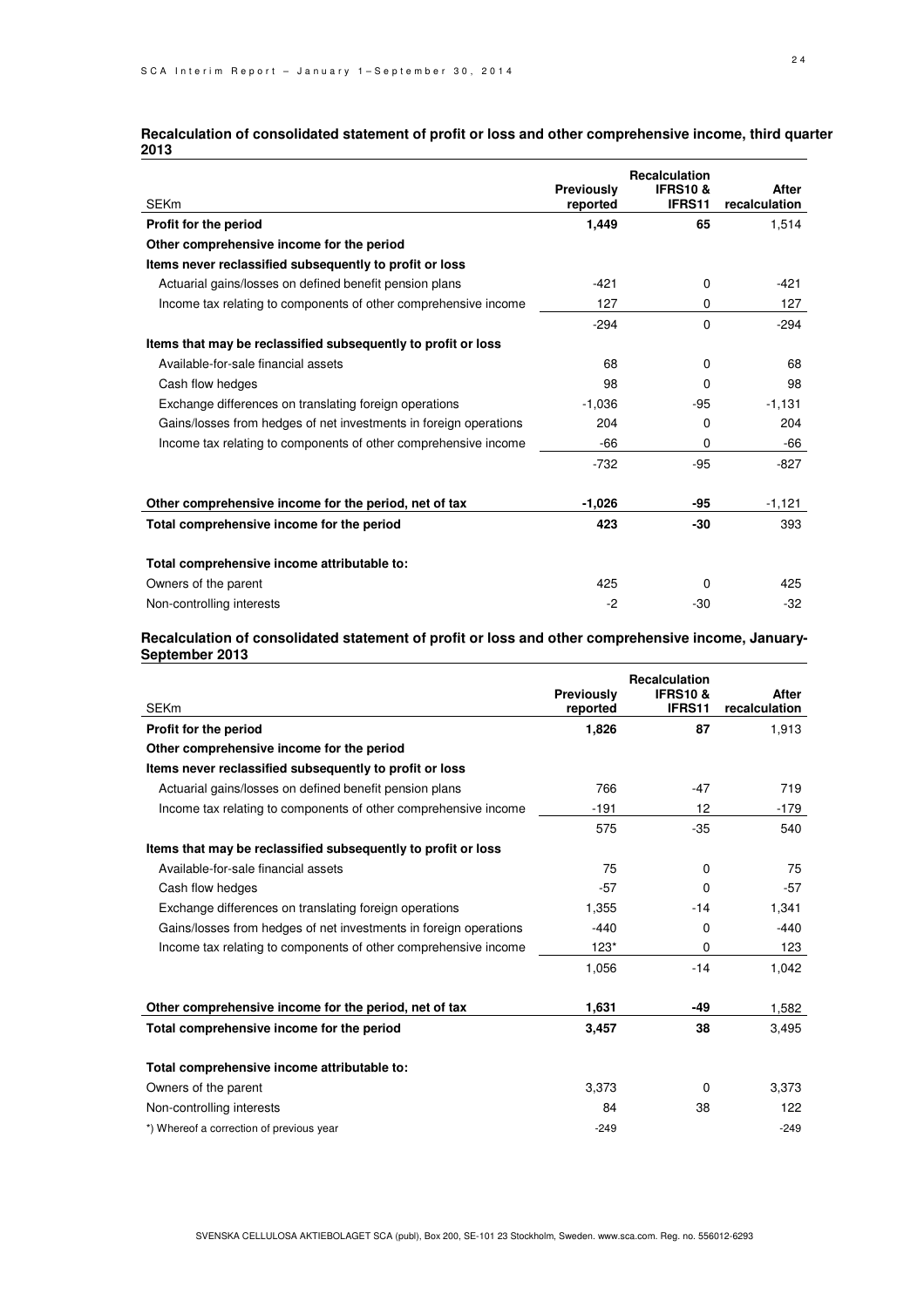|                                                 |                   | <b>Recalculation</b> |               |
|-------------------------------------------------|-------------------|----------------------|---------------|
|                                                 | <b>Previously</b> | <b>IFRS10&amp;</b>   | After         |
| <b>SEKm</b>                                     | reported          | <b>IFRS11</b>        | recalculation |
| Attributable to owners of the parent            |                   |                      |               |
| Opening balance, January 1                      | 59,706            | 0                    | 59,706        |
| Total comprehensive income for the period       | 4,023             | $\Omega$             | 4,023         |
| Dividend                                        | $-3,161$          | 0                    | $-3,161$      |
| Acquisition of non-controlling interests        | $-666$            | 0                    | -666          |
| Revaluation effect of non-controlling interests | -3                | 0                    | -3            |
| <b>Closing balance</b>                          | 59,899            | 0                    | 59,899        |
| <b>Non-controlling interests</b>                |                   |                      |               |
| Opening balance, January 1                      | 458               | 1,535                | 1,993         |
| Total comprehensive income for the period       | 50                | 35                   | 85            |
| Dividend                                        | $-32$             | -66                  | -98           |
| Acquisition of non-controlling interests        | $-335$            | 0                    | $-335$        |
| <b>Closing balance</b>                          | 141               | 1,504                | 1,645         |
| Total equity, closing balance                   | 60,040            | 1,504                | 61,544        |

### **Recalculation of consolidated statement of changes in equity, January–September 2013**